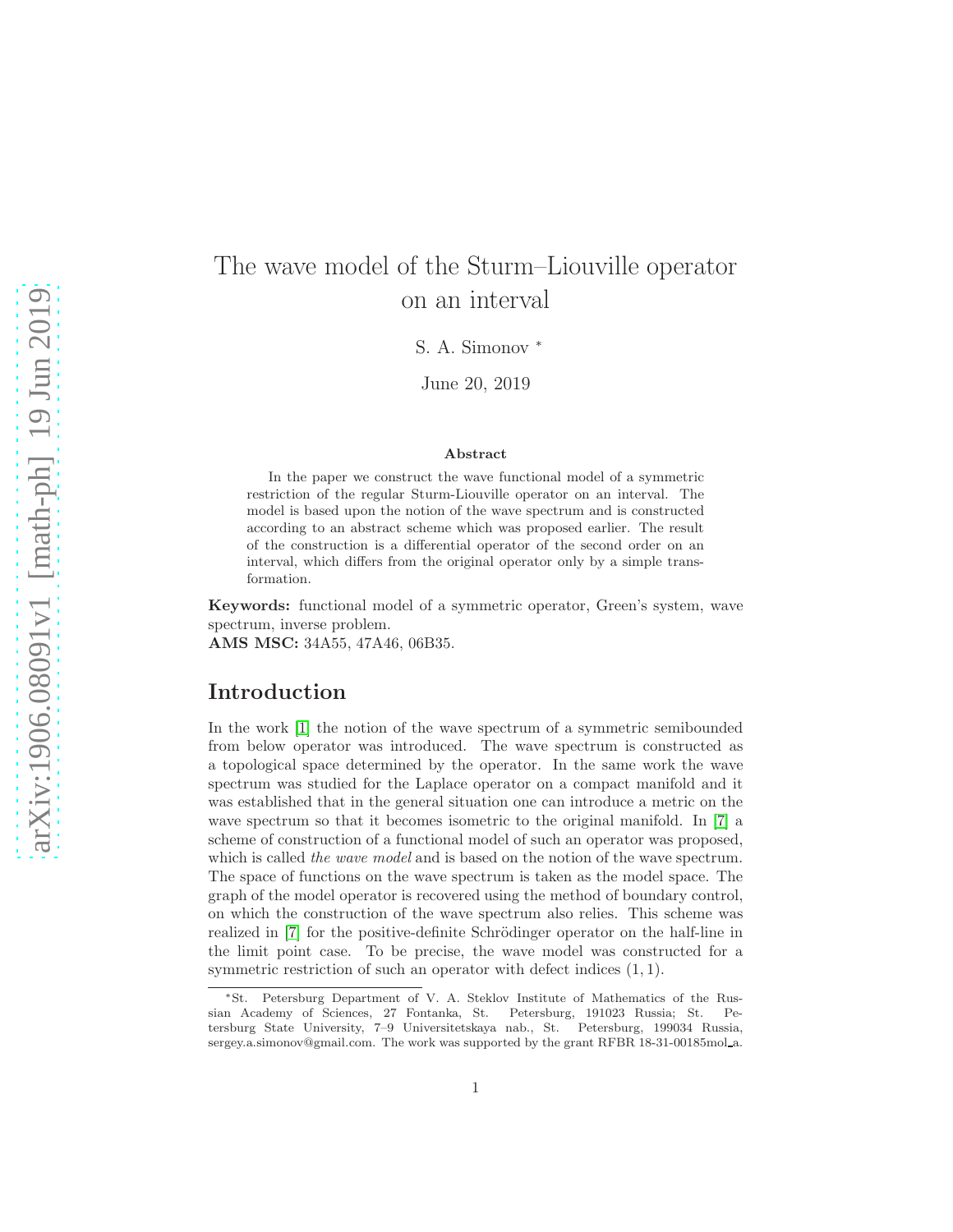In the present paper we construct the wave model of a symmetric positivedefinite operator with defect indices (2, 2), namely, of the symmetric restriction of the regular Sturm–Liouville operator defined by the differential expression  $-\frac{d^2}{dx^2} + q(x)$  on the interval  $(0, l)$  with the boundary conditions  $u(0) = u'(0) =$  $u(\tilde{l}) = u'(l) = 0$ . The potential q is supposed to be smooth and such that the operator is positive-definite. In course of construction we also refine and develop the abstract scheme of the wave model.

The paper consists of two parts. In the first, abstract, part we give the definition of the wave spectrum and describe the scheme of the wave model construction. Trying to keep certain level of generality, we formulate a number of conditions, which a symmetric operator should satisfy and under which the wave model is constructed. Conditions are formulated in rather abstract terms, thus one can check them only constructing the model of some particular operator. The second part of the paper is devoted to realization of this abstract scheme for the Sturm–Liouville operator on an interval. We explicitly describe objects that were defined in the first part and directly check all the conditions.

An important feature of the wave functional model is that it turns out to be almost identical to the original operator. This happens for the example considered earlier [\[7\]](#page-29-0) and in our case. The inverse problem data (spectral, dynamical) in some cases allows to construct certain "auxiliary model", i.e., a model space and an operator acting on it which is unitarily equivalent to the original operator. In this sense one can distinguish objects that are available to the "outer observer" (those which can be obtained knowing the inverse problem data) and available to the "inner observer" (those that can be obtained knowing the original, the solution of the inverse problem). Knowing the auxiliary model, the "outer observer" can construct its wave model, from which it is easy to recover the original. In our examples the wave model is a differential operator. From the coefficients of this operator one can explicitly obtain the potential of the original operator. In the case of the regular Sturm–Liouville operator the potential can be recovered up to reflection from the middle point of the interval  $(0, l).$ 

The results of this work were announced in [\[17\]](#page-29-1), where a brief description of this construction was given.

# 1 The abstract scheme

# 1.1 The operator  $L_0$

Consider a closed symmetric linear operator  $L_0$  in a separable Hilbert space H, and let this operator be positive-definite: there exists  $x > 0$  such that  $(L_0u, u) \ge \varkappa ||u||^2$  for every  $u \in \text{Dom } L_0$ . Denote by L the Friedrichs self-adjoint extension of the operator  $L_0$ , [\[9\]](#page-29-2). For every  $u \in \text{Dom } L$  one has  $(Lu, u) \geq \varkappa ||u||^2$ , hence the bounded inverse operator  $L^{-1}$  exists.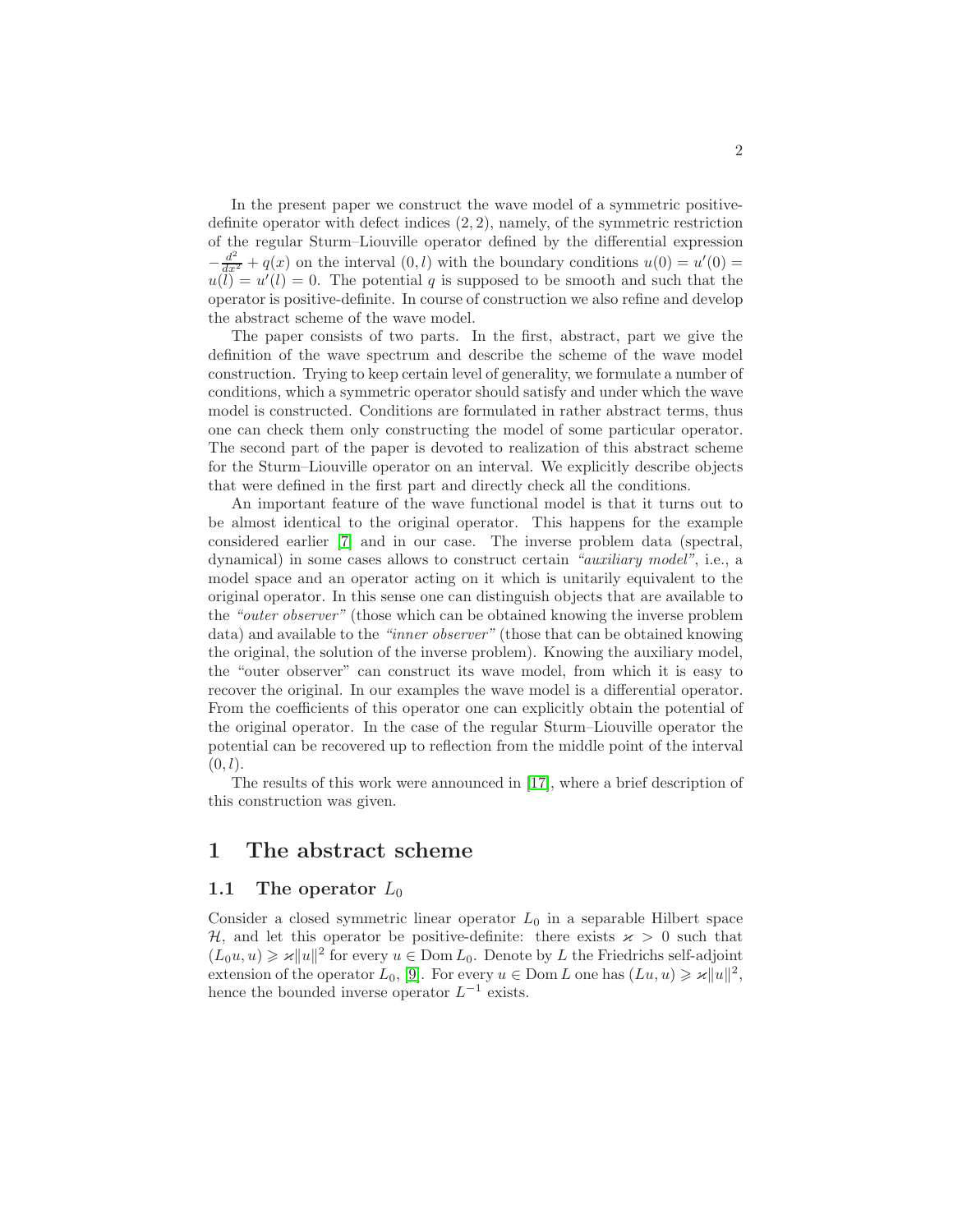### 1.2 The Green's system

Let A be an operator in H, B a Hilbert space,  $\Gamma_1$  and  $\Gamma_2$  be linear operators acting from  $H$  to  $B$ . Let the following conditions hold:

$$
\overline{\text{Dom }A} = \mathcal{H}, \quad \text{Dom }A \subseteq \text{Dom } \Gamma_1 \cap \text{Dom } \Gamma_2, \quad \overline{\text{Ran } \Gamma_1 + \text{Ran } \Gamma_2} = \mathcal{B}.
$$

The collection  $\mathfrak{G} = {\mathcal{H}, \mathcal{B}, A, \Gamma_1, \Gamma_2}$  is called the *Green's system*, if the equality

$$
(Au, v)_{\mathcal{H}} - (u, Av)_{\mathcal{H}} = (\Gamma_1 u, \Gamma_2 v)_{\mathcal{B}} - (\Gamma_2 u, \Gamma_1 v)_{\mathcal{B}}
$$
(1.1)

(the Green's formula) holds for every  $u, v \in \text{Dom } A$ , [\[13,](#page-29-3) [10,](#page-29-4) [16\]](#page-29-5). The space  $\mathcal H$ is called the *inner space*,  $\beta$  the *space of boundary values*,  $A$  the *basic operator*,  $\Gamma_1, \Gamma_2$  the boundary operators.

There is a class of Green's systems which canonically corresponds to the class of operators  $L_0$  that we consider. Denote

$$
\mathcal{K}\,:=\,\text{Ker}\,L_0^*,
$$

let  $P_K$  be the orthogonal projection on the subspace K of H,  $\mathbb O$  be the zero operator in  $H$ ,  $\mathbb I$  be the identity operator. Let

$$
\Gamma_1 := L^{-1} L_0^* - \mathbb{I}, \quad \Gamma_2 := P_K L_0^*.
$$
\n(1.2)

Then the collection  $\mathfrak{G}_{L_0} := \{ \mathcal{H}, \mathcal{K}; L_0^*, \Gamma_1, \Gamma_2 \}$  forms a Green's system [\[5\]](#page-29-6). Such a system is related to the *Vishik's decomposition* for the operator  $L_0$ , which has the form

$$
Dom L_0^* = Dom L_0 + L^{-1} \mathcal{K} + \mathcal{K}
$$
\n(1.3)

 $($  $+$  denotes the direct sum of linear sets). The boundary operators can be written in terms of this decomposition as follows [\[19\]](#page-29-7): if  $u \in Dom L_0^*$  is represented in the form

$$
u = u_0 + L^{-1}g_u + h_u,
$$
\n(1.4)

where  $u_0 \in \text{Dom } L_0, g_u, h_u \in \mathcal{K}$ , then

<span id="page-2-3"></span><span id="page-2-2"></span><span id="page-2-1"></span><span id="page-2-0"></span>
$$
\Gamma_1 u = -h_u, \quad \Gamma_2 u = g_u. \tag{1.5}
$$

#### 1.3 The system with boundary control

Consider the following problem, which corresponds to the Green's system  $\mathfrak{G}_{L_0}$ :

$$
u_{tt} + L_0^* u = 0, \t t > 0,
$$
\t(1.6)

$$
u|_{t=0} = u_t|_{t=0} = 0,\t\t(1.7)
$$

$$
\Gamma_1 u = h, \qquad t \geqslant 0, \qquad (1.8)
$$

where  $h = h(t)$ , a K-valued function, is called the *boundary control*, and the H-valued function  $u(t) = u^h(t)$  is unknown. In the control theory  $u^h(\cdot)$  is called the *trajectory*,  $u^h(t)$  the *state* of the system at the moment t; we will call  $u^h$  the *wave.* Denote the system  $(1.6)$ – $(1.8)$  by  $\alpha_{L_0}$ .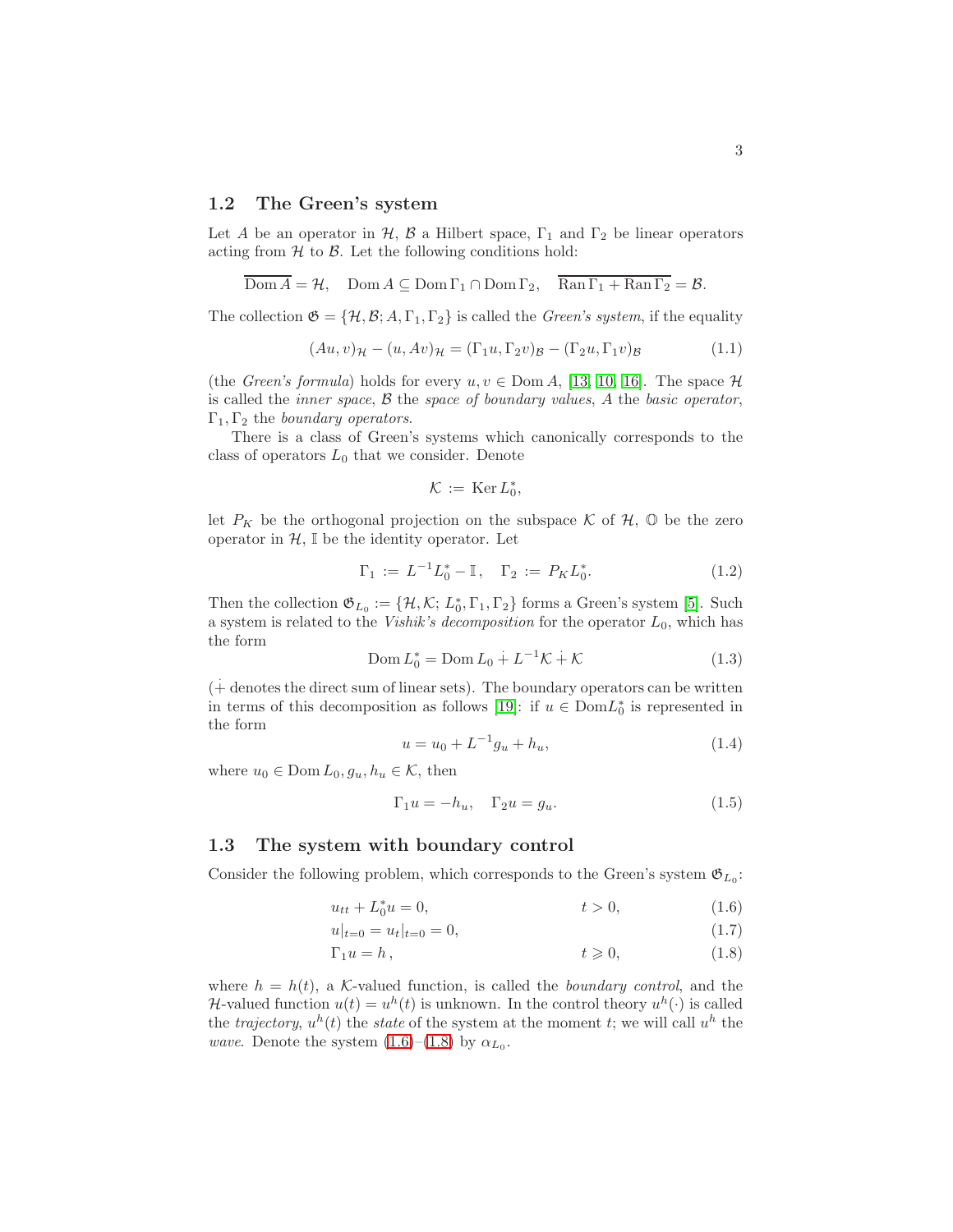The problem  $(1.6)$ – $(1.8)$  has a solution, [\[5\]](#page-29-6), if the control h belongs to the class

$$
\mathcal{M} := \{ h \in C^{\infty}([0, \infty); \mathcal{K}) : \text{supp } h \subset (0, \infty) \}. \tag{1.9}
$$

This solution can be written in the form

<span id="page-3-0"></span>
$$
u^{h}(t) = -h(t) + \int_{0}^{t} L^{-\frac{1}{2}} \sin \left[ (t-s)L^{\frac{1}{2}} \right] h_{tt}(s) ds, \qquad t \geq 0,
$$
 (1.10)

it belongs to  $C^{\infty}([0,\infty);\mathcal{H})$  and vanishes near zero. We will call such  $u^h$  classical solutions or smooth waves.

The set of states of the system  $\alpha_{L_0}$ 

$$
\mathcal{U}_{L_0}^t := \{ u^h(t), h \in \mathcal{M} \} \subseteq \text{Dom}\, L_0^* \tag{1.11}
$$

is called the *reachable set* at the time  $t \geq 0$ . It is easy to see that  $\mathcal{U}_{L_0}^t$  grows with t. The set

$$
\mathcal{U}_{L_0} := \bigcup_{t>0} \mathcal{U}_{L_0}^t \tag{1.12}
$$

is called the *total reachable set* of the system  $\alpha_{L_0}$ , and its orthogonal complement

$$
\mathcal{D}_{L_0}\,:=\,\mathcal{H}\ominus \overline{\mathcal{U}}_{L_0}
$$

is called the *defect subspace* of the system  $\alpha_{L_0}$ . Linear sets  $\mathcal{U}_{L_0}^t$  and  $\mathcal{U}_{L_0}$  are invariant under  $L_0^*$ : let  $T \geq 0$  and  $u = u^h(T) \in \mathcal{U}_{L_0}^T$ , then

$$
L_0^* u^h(T) \stackrel{(1.6)}{=} -u_{tt}^h(T) \stackrel{(1.10)}{=} -u_{tt}^h(T) \in \mathcal{U}_{L_0}^T,
$$
  

$$
u^h(T) \stackrel{(1.7)}{=} J^2[u_{tt}^h](T) \stackrel{(1.10)}{=} u_{tt}^{J^2h}(T) \stackrel{(1.6)}{=} -L_0^* u^{J^2h}(T) \in L_0^* \mathcal{U}_{L_0}^T,
$$

where  $J: u \mapsto \int_0^t u(s)ds$ . Therefore  $L_0^* \mathcal{U}_{L_0} = \mathcal{U}_{L_0}$ .

The system  $\alpha_{L_0}$  is called *controllable*, if  $\mathcal{U}_{L_0} = \mathcal{H}$ . The following fact is known [\[5\]](#page-29-6).

**Proposition 1.** Controllability of the system  $\alpha_{L_0}$  is equivalent to the fact that the operator  $L_0$  is completely non-selfadjoint.

The restriction of the operator  $L_0^*$  to the linear set of smooth waves  $\mathcal{U}_{L_0} \subseteq$ Dom  $L_0^*$  is not necessarily a closed operator. Its closure  $\overline{L_0^*|u_{L_0}} \subseteq L_0^*$  is called the wave part of the operator  $L_0^*$ . If the operator  $L_0$  is completely non-selfadjoint, the question arises whether the operator  $L_0^*$  coincides with its wave part. This happens for the examples that we know, however, we do not have a proof of the general fact.

# 1.4 The wave spectrum

The functional model of the operator  $L_0$  that we construct is based on the wave spectrum of the operator. For its definition we use notions of lattice theory.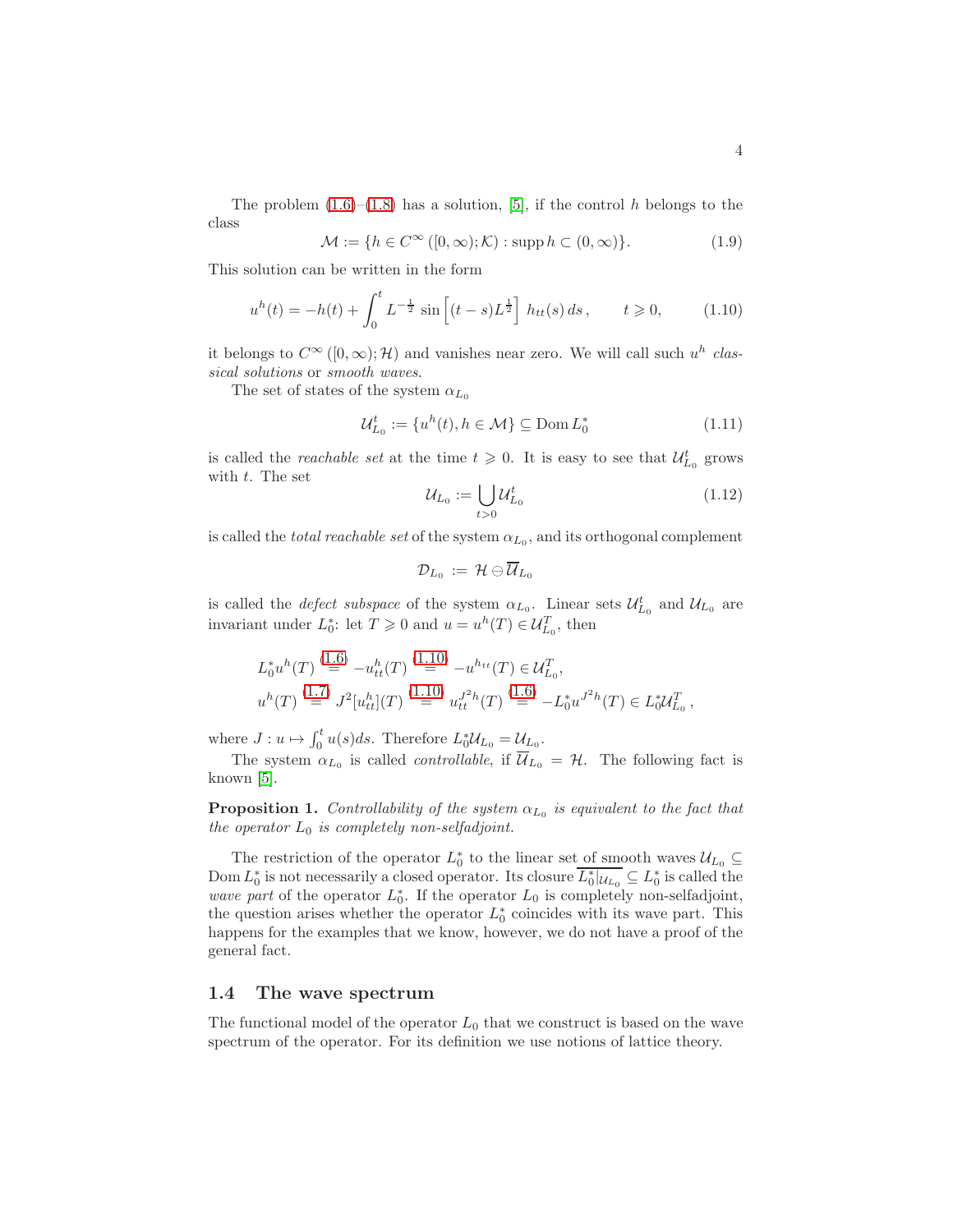Lattice is a partially ordered set every two elements  $p, q$  of which have the least upper bound sup $\{p,q\} = p \vee q$  (the least element of the set of all upper bounds) and the greatest lower bound inf{p, q} =  $p \wedge q$  (the greatest element of the set of all lower bounds). A lattice is called complete, if every its subset has the least upper and the greatest lower bounds. In a complete lattice there always exist the least and the greatest elements.

Let  $P$  and  $Q$  be partially ordered sets, i be a map from  $P$  to  $Q$ . The map i is called *isotonic*, if  $p_1 \leq p_2$  in P implies  $i(p_1) \leq i(p_2)$  in Q, [\[8\]](#page-29-8). We call *isotony* a family of maps  $\{i^t\}_{t\geqslant 0}$  from P to Q, if  $p_1 \leqslant p_2$  and  $t_1 \leqslant t_2$  implies  $i^{t_1}(p_1) \leq i^{t_2}(p_2).$ 

Let  $P = Q = \mathfrak{L}$  be a complete lattice and  $O_{\mathfrak{L}}$  be its least element. Then an isotony  $I^t$  is called an *isotony of the lattice*  $\mathfrak{L}$ , if  $I^0$  is the identity map in  $\mathfrak L$  and  $I^t(O_{\mathfrak{L}}) = O_{\mathfrak{L}}$  for every  $t \geqslant 0$ .

Let a partially ordered set P contain the least element  $O_{\mathcal{P}}$ . An element  $p \neq$  $O_{\mathcal{P}}$  is called an *atom* of  $\mathcal{P}$ , if there is no element  $p' \in \mathcal{P}$  such that  $O_{\mathcal{P}} < p' < p$ .

Let  $\mathfrak L$  be a complete lattice,  $O_{\mathfrak L}$  be its least element,  $E_{\mathfrak L}$  be its greatest element. If for every  $p \in \mathfrak{L}$  there exists an element  $p' \in \mathfrak{L}$  such that  $p \vee p' = E_{\mathfrak{L}}$ ,  $p \wedge p' = O_{\mathfrak{L}}$  (the complement), then  $\mathfrak{L}$  is called a *lattice with complements*.

#### 1.4.1 The lattice of subspaces

We will work with lattices and isotonies of a special kind.

The set  $\mathfrak{L}(\mathcal{H})$  of all subspaces of a Hilbert space H with the partial order  $\subseteq$ forms a complete lattice with complements: it is easy to check that  $\mathcal{G}_1 \vee \mathcal{G}_2 =$  $\overline{\mathcal{G}_1 + \mathcal{G}_2}$  and  $\mathcal{G}_1 \wedge \mathcal{G}_2 = \mathcal{G}_1 \cap \mathcal{G}_2$  for  $\mathcal{G}_1, \mathcal{G}_2 \in \mathfrak{L}(\mathcal{H}), \{0\}$  is the least element,  $\mathcal{H}$  is the greatest element,  $\mathcal{G}^{\perp}$  is the complement for  $\mathcal{G} \in \mathfrak{L}(\mathcal{H})$ .

Let us call  $\mathfrak{L} \subset \mathfrak{L}(\mathcal{H})$  a *sublattice* of the lattice  $\mathfrak{L}(\mathcal{H})$  with complements, if  $\mathfrak{L}$  contains  $\{0\}$ ,  $\mathcal{H}$ ,  $\mathcal{G}_1 \vee \mathcal{G}_2$ ,  $\mathcal{G}_1 \wedge \mathcal{G}_2$  for every  $\mathcal{G}_1$ ,  $\mathcal{G}_2 \in \mathfrak{L}$  and  $\mathcal{G}^{\perp}$  for every  $\mathcal{G} \in \mathfrak{L}$ . For every subset  $\mathfrak{M} \subset \mathfrak{L}(\mathcal{H})$  there exists the minimal sublattice with complements  $\mathfrak{L}_{\mathfrak{M}}$  in  $\mathfrak{L}(\mathcal{H})$ , which contains  $\mathfrak{M}$ . If  $I^t$  is an isotony of the lattice  $\mathfrak{L}(\mathcal{H})$ , then there also exists the minimal lattice with complements  $\mathfrak{L}_{\mathfrak{M}}^{I}$  in  $\mathfrak{L}(\mathcal{H})$ , which contains  $\mathfrak{M}$  and is invariant under *I*: for every  $\mathcal{G} \in \mathfrak{L}_{\mathfrak{M}}^I$  and  $t \geq 0$  one has  $I^t(\mathcal{G}) \in \mathfrak{L}^I_{\mathfrak{M}}, [7]$  $I^t(\mathcal{G}) \in \mathfrak{L}^I_{\mathfrak{M}}, [7]$ .

One can naturally define a topology on the lattice of subspaces  $\mathfrak{L}(\mathcal{H})$ . A sequence  $\{\mathcal{G}_n\}_{n\in\mathbb{N}}$  from  $\mathfrak{L}(\mathcal{H})$  converges to  $\mathcal{G} \in \mathfrak{L}(\mathcal{H})$  as  $n \to \infty$ , if the corresponding projections converge in the strong sense:  $P_{\mathcal{G}_n} \stackrel{s}{\rightarrow} P_{\mathcal{G}}$ . Note that the strong operator topology, restricted to orthogonal projections, satisfies the first axiom of countability and can be described in terms of converging sequences, [\[12\]](#page-29-9).

Let  $\mathfrak{F}(\mathcal{H})$  denote the set of functions from  $[0,\infty)$  to  $\mathfrak{L}(\mathcal{H})$  with the pointwise partial order:  $f_1 \leqslant f_2$ , if  $f_1(t) \leqslant f_2(t)$  in  $\mathfrak{L}(\mathcal{H})$  (i.e.,  $f_1(t) \subseteq f_2(t)$ ) for every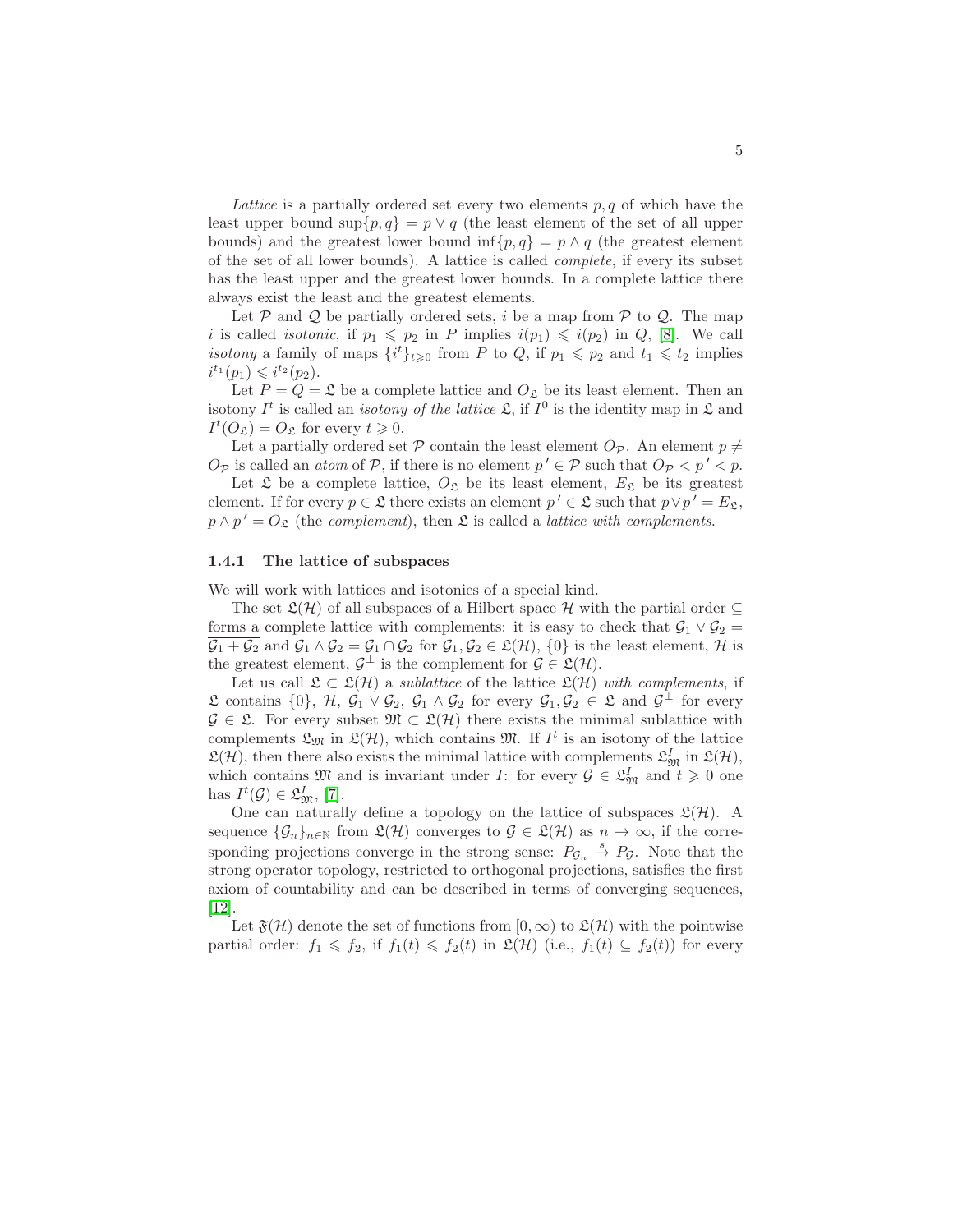$t \geq 0$ . Then the lattice operations will also be pointwise:

$$
(f_1 \vee f_2)(t) = f_1(t) \vee f_2(t), (f_1 \wedge f_2)(t) = f_1(t) \wedge f_2(t), (f^{\perp})(t) = (f(t))^{\perp}.
$$

Strong operator topology generates on  $\mathfrak{F}(\mathcal{H})$  the product topology (the topology of pointwise convergence), which does not satisfy the first axiom of countability and can be described in terms of converging nets instead of sequences. It turns out that the objects that we work with do not require a topology on  $\mathfrak{F}(\mathcal{H})$  and that it is possible to deal with the operation of sequential closure (topology corresponding to such an operation can be not unique). There exists a version of our construction of the wave model based on the product topology in  $\mathfrak{F}(\mathcal{H})$ . For all the examples known to us, both versions eventually lead to the same construction (because the wave spectra coincide).

Let us denote by  $I\mathfrak{L}(\mathcal{H}) := \{I^t(\mathcal{G}), \mathcal{G} \in \mathfrak{L}(\mathcal{H})\}$  the set of isotonic  $\mathfrak{L}(\mathcal{H})$ -valued functions, obtained by applying the isotony I to the elements of the lattice  $\mathfrak{L}(\mathcal{H})$ . We denote by  $[I\mathfrak{L}(\mathcal{H})]_{\text{seq}}$  the sequential closure of this set in  $\mathfrak{F}(\mathcal{H})$ .

<span id="page-5-0"></span>**Lemma 1.** Let I be an isotony of the lattice  $\mathfrak{L}(\mathcal{H})$ . Then the elements of  $[I\mathfrak{L}(\mathcal{H})]_{\text{seq}}$  are isotonic functions.

*Proof.* Let  $f \in [I\mathfrak{L}(\mathcal{H})]_{\text{seq}}$ . Then there exists a sequence  $\{\mathcal{G}_n\}_{n\in\mathbb{N}}$  such that for every  $t \geq 0$  one has

$$
f(t) = \mathfrak{L}(\mathcal{H}) - \lim_{n \to \infty} I^t(\mathcal{G}_n).
$$

Let  $t_1 \leqslant t_2$ . Then

$$
P_{f(t_1)} = s - \lim_{n \to \infty} P_{I^{t_1}(\mathfrak{G}_n)}, \quad P_{f(t_2)} = s - \lim_{n \to \infty} P_{I^{t_2}(\mathfrak{G}_n)}.
$$

From the inclusion  $I^{t_1}(\mathcal{G}_n) \subseteq I^{t_2}(\mathcal{G}_n)$  and the equality  $P_{I^{t_2}(\mathcal{G}_n)}P_{I^{t_1}(\mathcal{G}_n)}=P_{I^{t_1}(\mathcal{G}_n)}$ we obtain for every  $x$  that

$$
P_{I^{t_2}(\mathcal{G}_n)} P_{I^{t_1}(\mathcal{G}_n)} x = P_{I^{t_2}(\mathcal{G}_n)} (P_{I^{t_1}(\mathcal{G}_n)} - P_{f(t_1)}) x + (P_{I^{t_2}(\mathcal{G}_n)} - P_{f(t_2)}) P_{f(t_1)} x + P_{f(t_2)} P_{f(t_1)} x.
$$

Owing to convergence and to boundedness of the norms,  $||P_{I^t2}(\mathcal{G}_n)|| = 1$ , we get  $P_{I^{t_2}(\mathcal{G}_n)}P_{I^{t_1}(\mathcal{G}_n)} \stackrel{s}{\to} P_{f(t_2)}P_{f(t_1)}$  as  $n \to \infty$  and  $P_{f(t_2)}P_{f(t_1)} = P_{f(t_1)}$ , which implies the inclusion  $f(t_1) \subseteq f(t_2)$ . □

Define the "balls" in the set  $[I\mathfrak{L}(\mathcal{H})]_{\text{seq}}$ 

$$
B_r(f) = \{ g \in [I\mathfrak{L}(\mathcal{H})]_{\text{seq}} : \exists t > 0 : g(t) \neq 0, g(t) \subset f(r) \}.
$$

<span id="page-5-1"></span>**Lemma 2.** Let I be an isotony of the lattice  $\mathfrak{L}(\mathcal{H})$ . Then the system of sets  ${B_r(f), f \in [I\mathfrak{L}(\mathcal{H})]_{\text{seq}}}, r > 0}$  is a base of some topology on  $[I\mathfrak{L}(\mathcal{H})]_{\text{seq}}.$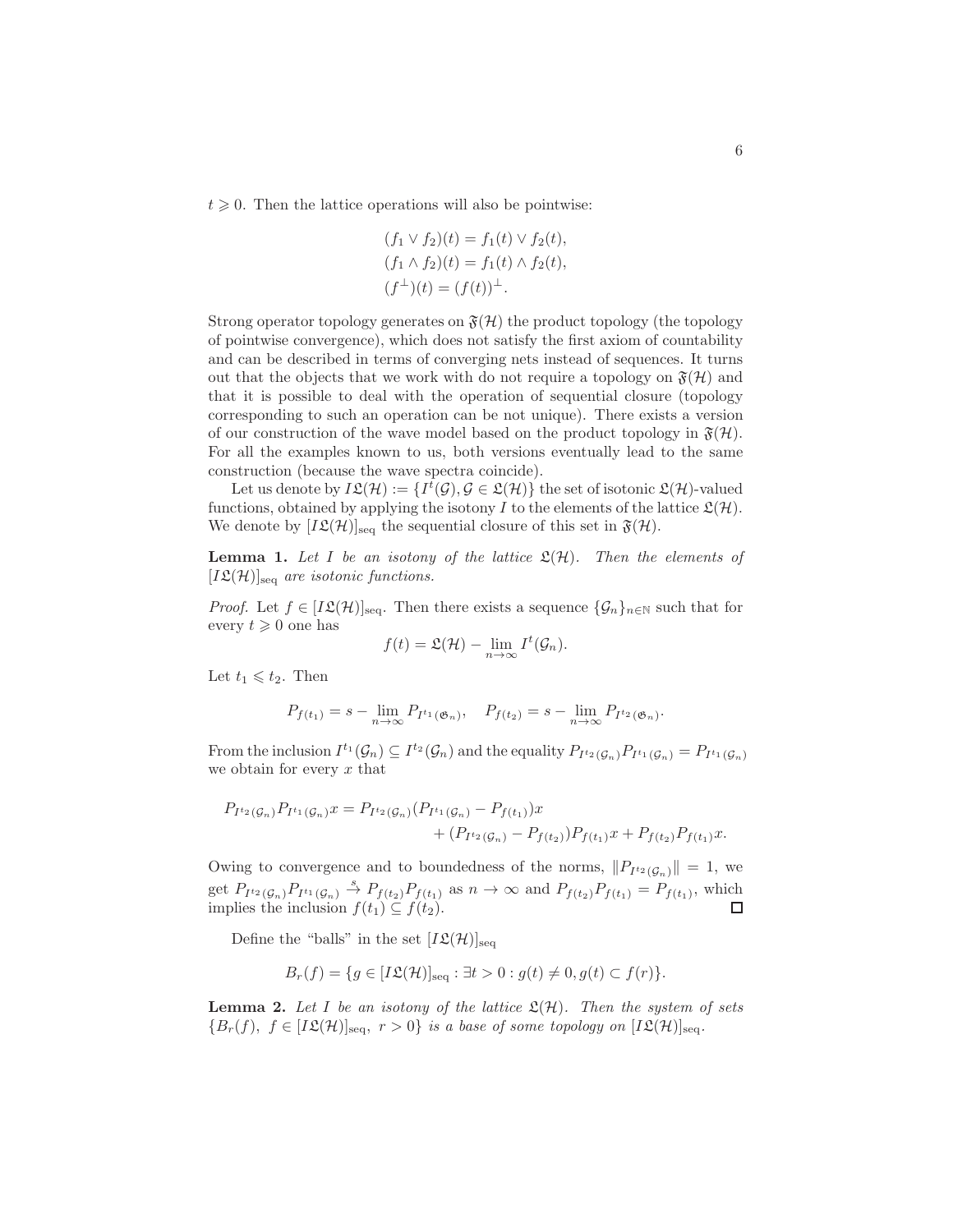Proof. Let us check the condition for a family of sets to be a base of topology: let  $f \in B_{r_1}(f_1) \cap B_{r_2}(f_2)$ . Prove that there exists a radius r such that  $B_r(f) \subseteq$  $B_{r_1}(f_1) \cap B_{r_2}(f_2)$ . There exist  $t_1$  and  $t_2$  such that  $f(t_1), f(t_2) \neq \{0\}, f(t_1) \subseteq$  $f_1(r_1), f(t_2) \subseteq f_2(r_2)$ . Since, by Lemma [1,](#page-5-0) f is an isotonic function,  $f(r) \subseteq$  $f_1(r_1) \cap f_2(r_2)$  for  $r := \min\{t_1, t_2\}$ , while  $f(r) \neq \{0\}$ . Then for every  $g \in B_r(f)$ there exists  $t_g > 0$  such that  $g(t_g) \neq \{0\}$  and  $g(t_g) \subseteq f(r) \subseteq f_1(r_1) \cap f_2(r_2)$ , so that  $g(t_g) \subseteq f_1(r_1)$  and  $g(t_g) \subseteq f_2(r_2)$ . This means that  $g \in B_{r_1}(f_1)$  and  $g \in B_{r_2}(f_2)$ , and so  $g \in B_{r_1}(f_1) \cap B_{r_2}(f_2)$ . The lemma is proved.  $\Box$ 

**Remark 1.** If instead of  $[I\mathfrak{L}(\mathcal{H})]_{\text{seq}}$  one considers  $\overline{I\mathfrak{L}(\mathcal{H})}$ , the closure of the set of functions  $I\mathfrak{L}(\mathcal{H})$  in the topology of pointwise convergence on the lattice  $\mathfrak{F}$ , then analogs of Lemmas [1](#page-5-0) and [2](#page-5-1) will hold. In the proof of Lemma [1](#page-5-0) in this case one should substitute the sequence  $\{\mathcal{G}_n\}_{n\in\mathbb{N}}$  by the net  $\{\mathcal{G}_\alpha\}$ . The ball topology on  $[I\mathfrak{L}(\mathcal{H})]_{\text{seq}} \subset \mathfrak{F}(\mathcal{H})$  clearly differs from the topology of pointwise convergence.

#### 1.4.2 The wave isotony

For every positive-definite self-adjoint operator A one can define an isotony of the lattice  $\mathfrak{L}(\mathcal{H})$  in the following way. Consider the system

$$
v_{tt} + Av = g, \qquad t > 0, \qquad (1.13)
$$

<span id="page-6-1"></span><span id="page-6-0"></span>
$$
v|_{t=0} = v_t|_{t=0} = 0, \t\t(1.14)
$$

where g is an H-valued function of time. If  $g \in C^{\infty}([0,\infty);\mathcal{H})$ , then this problem has the unique solution  $v = v<sup>g</sup>(t)$  given by the Duhamel's formula [\[9\]](#page-29-2):

$$
v^{g}(t) = \int_{0}^{t} A^{-\frac{1}{2}} \sin \left[ (t - s) A^{\frac{1}{2}} \right] g(s) ds.
$$
 (1.15)

Let  $\mathcal{G} \in \mathfrak{L}(\mathcal{H})$ . Consider the sets

$$
\mathcal{V}_A^t(\mathcal{G}) := \{ v^g(t), g \in C^\infty([0, t]; \mathcal{G}) \}
$$
\n
$$
(1.16)
$$

and define the family of maps  $\{I_A^t\}_{t\geqslant 0}$  as follows:

$$
I_A^0 := \text{id};
$$
  

$$
I_A^t(\mathcal{G}) := \overline{\mathcal{V}_A^t(\mathcal{G})}, t > 0.
$$

**Proposition 2** ([\[1\]](#page-28-0)). The family  $\{I_A^t\}_{t\geqslant0}$  is an isotony of the lattice  $\mathfrak{L}(\mathcal{H})$ .

We call such an isotony  $I_A^t$  the *wave isotony* of the lattice  $\mathfrak{L}(\mathcal{H})$  defined by the operator A.

#### 1.4.3 The wave spectrum

Let us return to the original problem. The family of reachable sets of the system  $\alpha_{L_0}$  defines the family of subspaces  $\mathfrak{M}_{L_0} = \{ \mathcal{U}_{L_0}^t, t \geqslant 0 \} \subset \mathfrak{L}(\mathcal{H})$ , and the operator L defines the wave isotony  $I_L^t$ . As we mentioned above, there exists the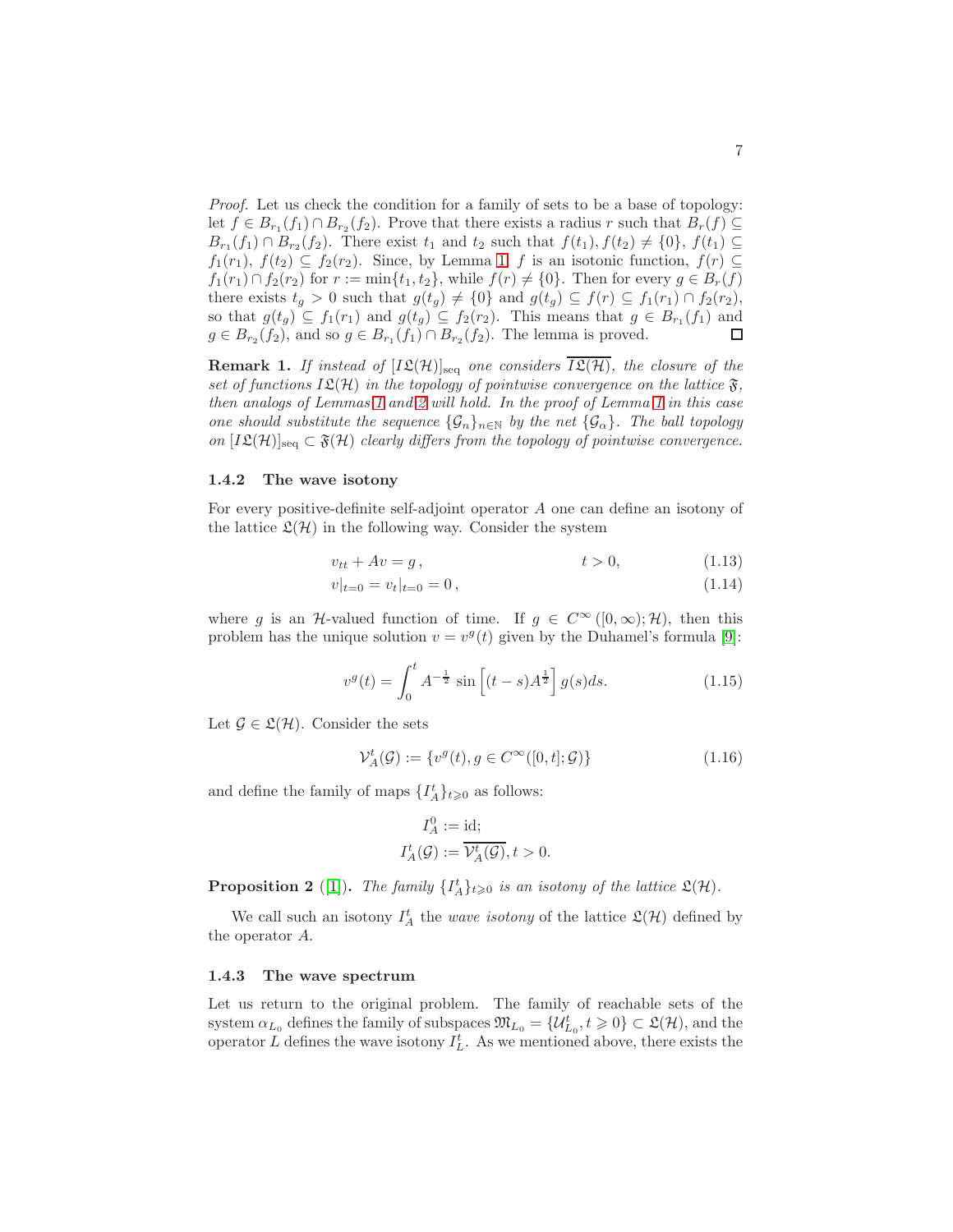minimal sublattice  $\mathfrak{L}_{L_0}$  in  $\mathfrak{L}(\mathcal{H})$  which contains the family  $\mathfrak{M}_{L_0}$  and is invariant under  $I_L^t$ . Denote  $I_L \mathfrak{L}_{L_0} = \{I_L(\mathcal{G}), \mathcal{G} \in \mathfrak{L}_{L_0}\}$ , also denote by  $[I_L \mathfrak{L}_{L_0}]_{\text{seq}}$  the (sequential) closure of this set in  $\mathfrak{F}(\mathcal{H})$ .

The wave spectrum  $\Omega_{L_0}$  of the operator  $L_0$  is the set of atoms of the partially ordered set  $[I_L \mathfrak{L}_{L_0}]_{\text{seq}},$ 

$$
\Omega_{L_0} := \text{At}[I_L \mathfrak{L}_{L_0}]_{\text{seq}}.
$$

The wave model of the operator  $L_0$ , which is a unitarily equivalent operator in the model space, requires for its construction some additional conditions on  $L_0$ . Examples that we considered earlier [\[1,](#page-28-0) [7\]](#page-29-0) suggest that the wave model can be constructed for some class of differential operators. In course of construction we formulate these additional general conditions on  $L_0$  using notions that we gradually introduce.

#### **Condition 1.** The wave spectrum of the operator  $L_0$  is not empty:  $\Omega_{L_0} \neq \emptyset$ .

The ball topology on  $[I_L\mathfrak{L}(\mathcal{H})]_{\text{seq}}$  induces a topology on the wave spectrum. Under additional assumptions on  $\Omega_{L_0}$  one can also define a metric (in the examples mentioned above the "balls"  $B_r(f)$  turn out to be open balls in this metric). Each atom  $\omega \in \Omega_{L_0}$ , being a function from  $[0, \infty)$  to  $\mathfrak{L}(\mathcal{H})$ , defines a non-decreasing family of projections  $P_{\omega(t)}$ . If  $P_{\omega(t)} \stackrel{s}{\to} I$  as  $t \to +\infty$ , then one can consider the self-adjoint and, generally speaking, unbounded operator

$$
\tau_{\omega} = \int_0^{\infty} t dP_{\omega(t)},
$$

the *eikonal*. It can happen that even for unbounded  $\tau$  the following holds.

**Condition 2.**  $P_{\omega(t)} \stackrel{s}{\rightarrow} I$  as  $t \rightarrow +\infty$  for every  $\omega \in \Omega_{L_0}$ , and  $\tau_{\omega_1} - \tau_{\omega_2}$  is a bounded operator in H for every  $\omega_1, \omega_2 \in \Omega_{L_0}$ .

In such a case one can consider the function

$$
\tau(\omega_1, \omega_2) = \|\tau_{\omega_1} - \tau_{\omega_2}\|
$$

as a distance in  $\Omega_{L_0}$  (the properties of distance can be checked easily). For the wave spectrum one can also define the "boundary"  $\partial \Omega_{L_0}$  as the set

$$
\partial\Omega_{L_0} := \{ \omega \in \Omega_{L_0} : \ \forall t > 0 \ \omega(t) \subseteq \overline{\mathcal{U}_{L_0}^t} \}.
$$

In the case of the Laplace operator on a compact Riemannian manifold the "boundary" of the wave spectrum corresponds to the boundary of the manifold [\[1\]](#page-28-0).

### 1.5 The wave model

Our goal is to construct the wave model so that this construction is applicable not only to the operator  $L_0$ , but also to its unitary copies. For this it is important to ensure that the wave model is constructed using the objects which are available to the "outer observer".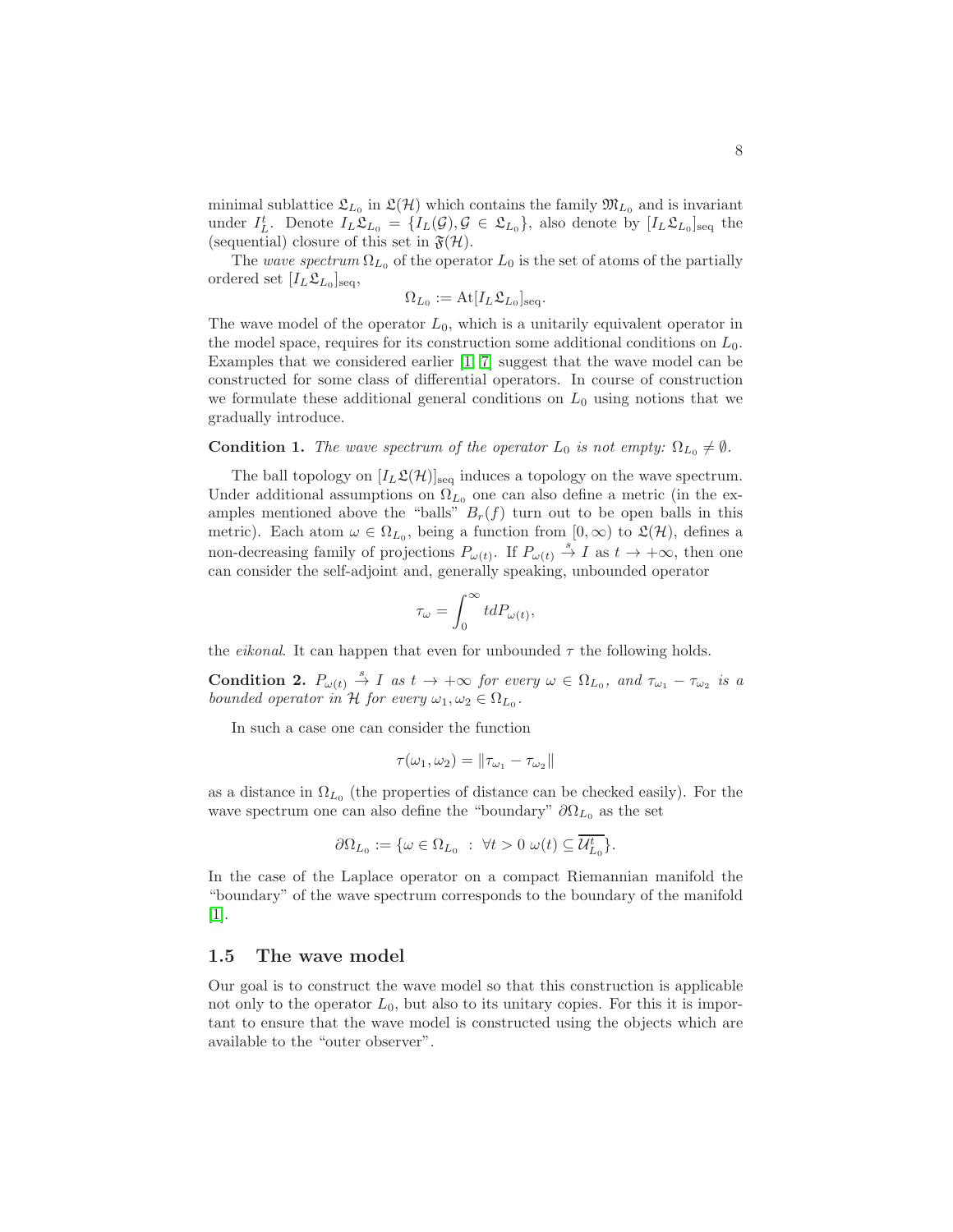#### 1.5.1 The wave representation

If Conditions 1 and 2 hold for the operator  $L_0$ , then its wave spectrum is a metric space with the distance  $\tau$ . The model space for the wave model should consist of functions on  $\Omega_{L_0}$  which take values in some "natural" auxiliary spaces.

The first step in constructing the model space are spaces of germs on atoms. For every  $\omega \in \Omega_{L_0}$  consider the following equivalence relation on  $\mathcal{H}$ :  $u_1 \sim u_2$ , if there exists  $t > 0$  such that  $P_{\omega(t)}u_1 = P_{\omega(t)}u_2$ . Corresponding equivalence classes  $\tilde{u}(\omega)$  are called *germs*. Germs form the linear space which we denote by  $\tilde{\mathcal{H}}_{\omega}$  and call the *stalk* above  $\omega$ . Consider the space of functions on the wave spectrum, which take values in stalks

$$
\tilde{\mathcal{H}} := \{ \tilde{u}(\cdot), u \in \mathcal{H} \}.
$$

We need the operator  $W : u \mapsto \tilde{u} \in \tilde{\mathcal{H}}$  to be bijective from  $\mathcal{H}$  to  $\tilde{\mathcal{H}}$ , and for this the following condition is imposed, which we call completeness of the system of atoms of the wave spectrum.

<span id="page-8-0"></span>**Condition 3.** For every nonzero  $u \in \mathcal{H}$  there exists an atom  $\omega \in \Omega_{L_0}$  such that  $P_{\omega(\varepsilon)}u \neq 0$  for every  $\varepsilon > 0$ .

It is not convenient to work with this space, because stalks have infinite dimension. Besides that there is no Hilbert structure there. Thus we need additional conditions. Possibility to factorize further in germs is related to existence of gauge elements in  $H$ . In order to define them, we need the following condition of vanishing of atoms at zero.

**Condition 4.**  $\omega(t) \stackrel{\mathfrak{L}(\mathcal{H})}{\longrightarrow} \{0\}$  as  $t \to +0$  for every  $\omega \in \Omega_{L_0}$ .

By Lemma [1](#page-5-0) this is equivalent to the condition  $\bigcap_{t>0} \omega(t) = \{0\}$  for every atom. We call an element  $e \in \mathcal{H}$  a gauge element of the operator  $L_0$ , if there exists a set of atoms  $\Omega_{L_0}^e \subseteq \Omega_{L_0}$  such that its elements form a complete system in the sense of Condition [3](#page-8-0) and that for every  $u \in \mathcal{U}_{L_0}$  and  $\omega \in \Omega_{L_0}^e$  the following limit exists:

$$
\lim_{t\to+0}\frac{\|P_{\omega(t)}u\|_{\mathcal{H}}}{\|P_{\omega(t)}e\|_{\mathcal{H}}}.
$$

As we see, the linear set of smooth waves starts playing an important role here.

<span id="page-8-1"></span>**Condition 5.** The operator  $L_0$  has a gauge element.

Let  $\omega \in \Omega_{L_0}^e$ . For every  $u, v \in \mathcal{U}_{L_0}$  the limit

$$
\langle u, v \rangle_{\omega} := \lim_{t \to +0} \frac{(P_{\omega(t)}u, v)_{\mathcal{H}}}{(P_{\omega(t)}e, e)_{\mathcal{H}}}
$$

exists. It can be considered as a non-negative sesquilinear form on  $\tilde{U}_{L_0,\omega}$  :=  ${\{\tilde{u}(\omega), u \in \mathcal{U}_{L_0}\}}$ , a linear set in the stalk above  $\omega$ . After factorization of  $\mathcal{U}_{L_0,\omega}$  by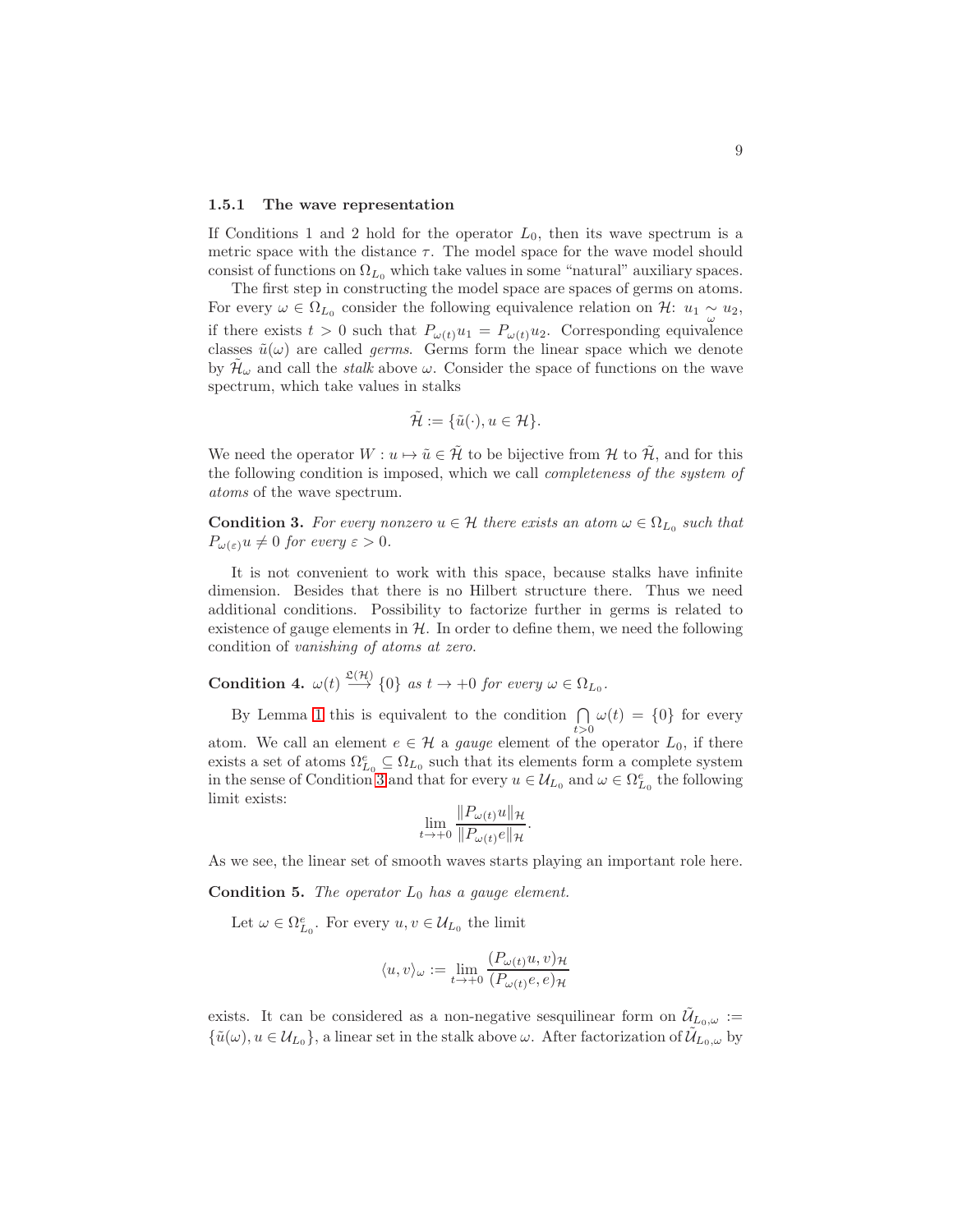the neutral subspace  $\tilde{\mathcal{U}}_{L_0,\omega}^0$  of this form we obtain the linear space  $\tilde{\mathcal{U}}_{L_0,\omega}/\tilde{\mathcal{U}}_{L_0,\omega}^0$ . Denote its elements by  $[u](\omega)$ ,  $u \in \mathcal{U}_{L_0}$ . This space has the inner product

$$
\langle [u](\omega), [v](\omega) \rangle_{\mathcal{U}_{L_0,\omega}^{\mathbf{w}}} = \langle u, v \rangle_{\omega}.
$$

After completion in the corresponding norm we obtain the *space of values*  $\mathcal{U}^{\text{w}}_{L_0,\omega}$ .

<span id="page-9-1"></span>**Condition 6.** There exists a measure  $\mu$  on  $\Omega_{L_0}$  such that  $\mu(\Omega_{L_0} \backslash \Omega_{L_0}^e) = 0$  and the equality

<span id="page-9-0"></span>
$$
(u,v)_{\mathcal{H}} = \int_{\Omega_{L_0}} \langle [u](\omega), [v](\omega) \rangle_{\mathcal{U}_{L_0,\omega}^{\mathbf{w}}} d\mu(\omega) \tag{1.17}
$$

holds for every  $u, v \in \mathcal{U}_{L_0}$ .

The space

$$
\mathcal{H}^{\rm w}:=\oplus\int_{\Omega_{L_0}}\mathcal{U}^{\rm w}_{L_0,\omega}\,d\mu(\omega)
$$

is called the *wave representation* of the space  $H$ . For the operator  $W_0^w : u \mapsto$ is cannot the *udve* representation of the space  $\pi$ . For the operator  $W_0$  :  $u \mapsto [u](\cdot)$  which acts from  $\mathcal{U}_{L_0}$  to  $\mathcal{H}^w$  one has  $||W_0^w u||_{\mathcal{H}} = ||[u]||_{\mathcal{H}^w}$  owing to [\(1.17\)](#page-9-0), therefore the operator  $W^{\mathbf{w}} = \overline{W_0^{\mathbf{w}}}$  is isometric.

<span id="page-9-2"></span>**Condition 7.** The operator  $W^w$  of passing from  $H$  to  $H^w$  is unitary.

We consider the space  $\mathcal{H}^w$  as the model space. The operator  $W^w$  defines the unitary copy  $W^w L_0^* \hat{W}^{w*}$  of the operator  $L_0^*$  which acts in  $\mathcal{H}^w$ . Since for each  $u \in \mathcal{U}_{L_0}$  there exists a control  $h \in \mathcal{M}$  and  $T \geq 0$  such that  $u = u^h(T)$ , we can write

$$
L_0^* u = L_0^* u^h(T) = -u_{tt}^h(T) = -u^{h_{tt}}(T).
$$

The graph of the unitary image of the wave part of the operator  $L_0^*$  can be defined via smooth waves:

Graph 
$$
(W^w L_0^* | u_{L_0} W^{w*}) = \{(W^w u, W^w L_0^* u), u \in U_{L_0}\}
$$
  
=  $\{(W^w u^h(T), -W^w u^{h_{tt}}(T)), h \in \mathcal{M}, T \geq 0\}.$ 

This way of constructing the wave model is available to the "outer observer" who can apply different controls and draw graphs.

#### 1.5.2 The coordinate representation

If defect indices of the operator  $L_0$  are finite, then under additional assumptions one can define coordinates in spaces of values  $\mathcal{U}^{\rm w}_{L_0,\omega}$  and pass to the wave model, where the operator is represented as a differential operator acting in a space of square integrable functions.

<span id="page-9-3"></span>**Condition 8.** The operator  $L_0$  has defect indices  $(n, n)$ ,  $n < \infty$ . The subspace  $\text{Ker } L_0^*$  lies in  $\mathcal{U}_{L_0}$ . There exists a basis  $e_1, e_2, ..., e_n$  in  $\text{Ker } L_0^*$  and a set  $\Omega_{L_0}^0 \subseteq$  $\Omega_{L_0}^e$ , atoms of which form a complete system and for which  $\mu(\Omega_{L_0} \backslash \Omega_{L_0}^0) = 0$ , such that for every  $\omega \in \Omega_{L_0}^0$  the elements  $[e_1](\omega), [e_2](\omega), ..., [e_n](\omega)$  form a basis in the space of values  $\mathcal{U}^{\text{w}}_{L_0,\omega}$ .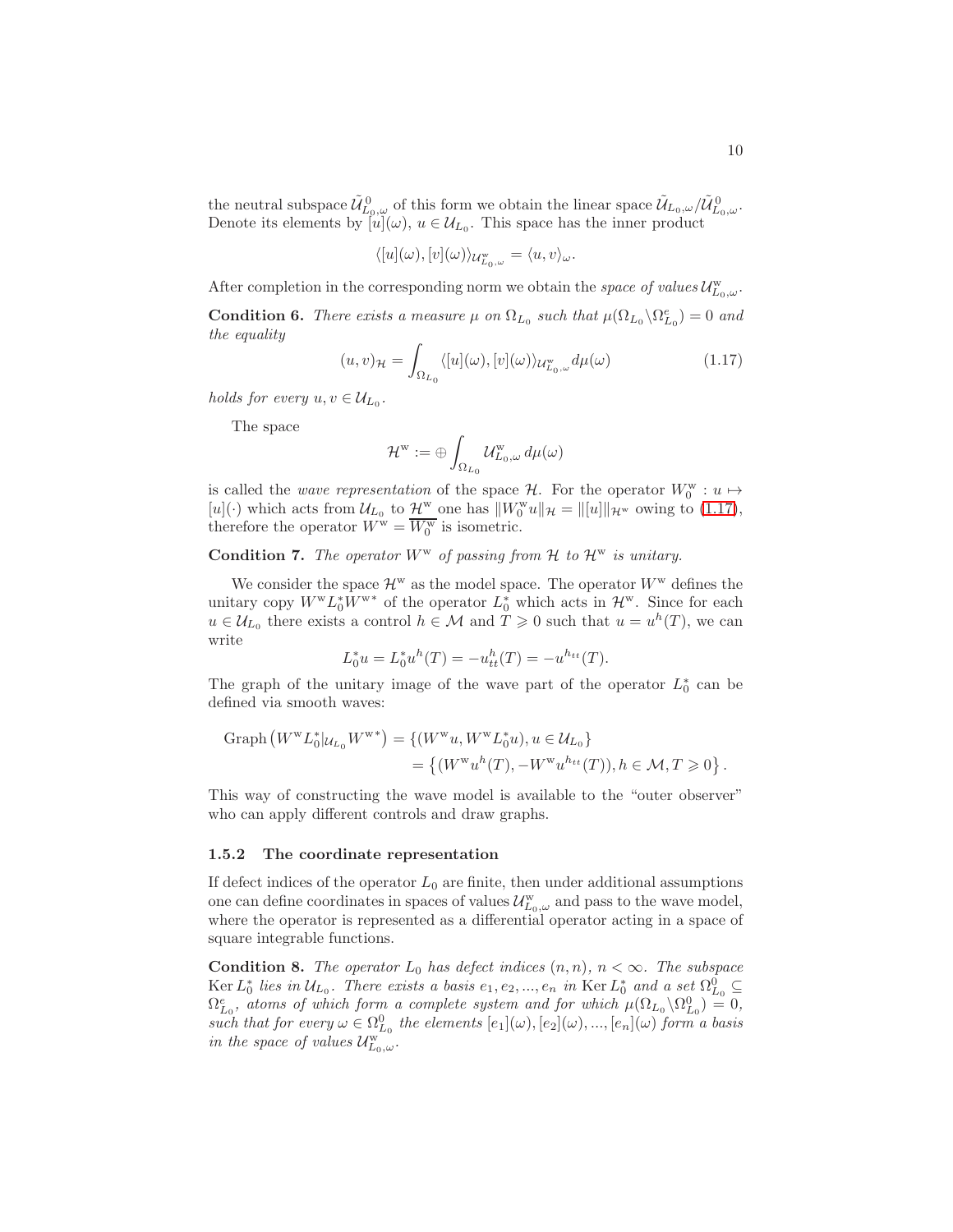For atoms  $\omega \in \Omega_{L_0}$  and smooth waves  $u \in \mathcal{U}_{L_0}$  elements  $[u](\omega)$  can be decomposed over the basis  $[e_1](\omega), [e_2](\omega), ..., [e_n](\omega)$ . Coefficients of this decomposition can be found from the limit

$$
\hat{u}(\omega) := \begin{pmatrix} \langle u, e_1 \rangle_{\omega} \\ \langle u, e_2 \rangle_{\omega} \\ \vdots \\ \langle u, e_n \rangle_{\omega} \end{pmatrix} = \lim_{t \to +0} \frac{1}{(P_{\omega(t)}e, e)} \begin{pmatrix} (P_{\omega(t)}u, e_1) \\ (P_{\omega(t)}u, e_2) \\ \vdots \\ (P_{\omega(t)}u, e_n) \end{pmatrix}
$$

and the Gram matrix

$$
G(\omega) = \begin{pmatrix} \langle e_1, e_1 \rangle_{\omega} & \langle e_2, e_1 \rangle_{\omega} & \cdots & \langle e_n, e_1 \rangle_{\omega} \\ \langle e_1, e_2 \rangle_{\omega} & \langle e_2, e_2 \rangle_{\omega} & \cdots & \langle e_n, e_2 \rangle_{\omega} \\ \vdots & \vdots & \ddots & \vdots \\ \langle e_1, e_n \rangle_{\omega} & \langle e_2, e_n \rangle_{\omega} & \cdots & \langle e_n, e_n \rangle_{\omega} \end{pmatrix}
$$
  
= 
$$
\lim_{t \to +0} \frac{1}{(P_{\omega(t)}e, e)} \begin{pmatrix} (P_{\omega(t)}e_1, e_1) & (P_{\omega(t)}e_2, e_1) & \cdots & (P_{\omega(t)}e_n, e_1) \\ (P_{\omega(t)}e_1, e_2) & (P_{\omega(t)}e_2, e_2) & \cdots & (P_{\omega(t)}e_n, e_2) \\ \vdots & \vdots & \ddots & \vdots \\ (P_{\omega(t)}e_1, e_n) & (P_{\omega(t)}e_2, e_n) & \cdots & (P_{\omega(t)}e_n, e_n) \end{pmatrix};
$$

this information is available to the "outer observer". It is easier, however, to take in the coordinate representation  $\hat{u}(\omega)$  instead of these coefficients as values at  $\omega$ . In this way we obtain the model of the wave part of the operator  $L_0^*$  in the space

$$
\mathcal{H}^c := L_2(\Omega_{L_0}, \mu, \mathbb{C}^n)
$$

of the coordinate representation which we also call the wave model. In a perfect situation one can define on  $\Omega_{L_0}$  a manifold structure or even global coordinates. This takes place for the Laplace operator on a compact Riemannian manifold [\[1\]](#page-28-0), for positive-definite Schrödinger operator on the half-line [\[7\]](#page-29-0), and in our case.

# 2 Sturm–Liouville operator on an interval

Let us look at realization of the abstract scheme for the Sturm–Liouville operator on an interval.

# 2.1 The operator  $L_0$

Let  $0 < l < \infty$ ,  $\mathcal{H} = L_2(0, l)$ . The operator  $L_0$  is defined on the domain

<span id="page-10-0"></span>
$$
Dom L_0 = \{ u \in H^2(0, l) : u(0) = u'(0) = u(l) = u'(l) = 0 \}
$$
 (2.1)

by the differential expression

<span id="page-10-1"></span>
$$
L_0 u := -u'' + qu,
$$
\n(2.2)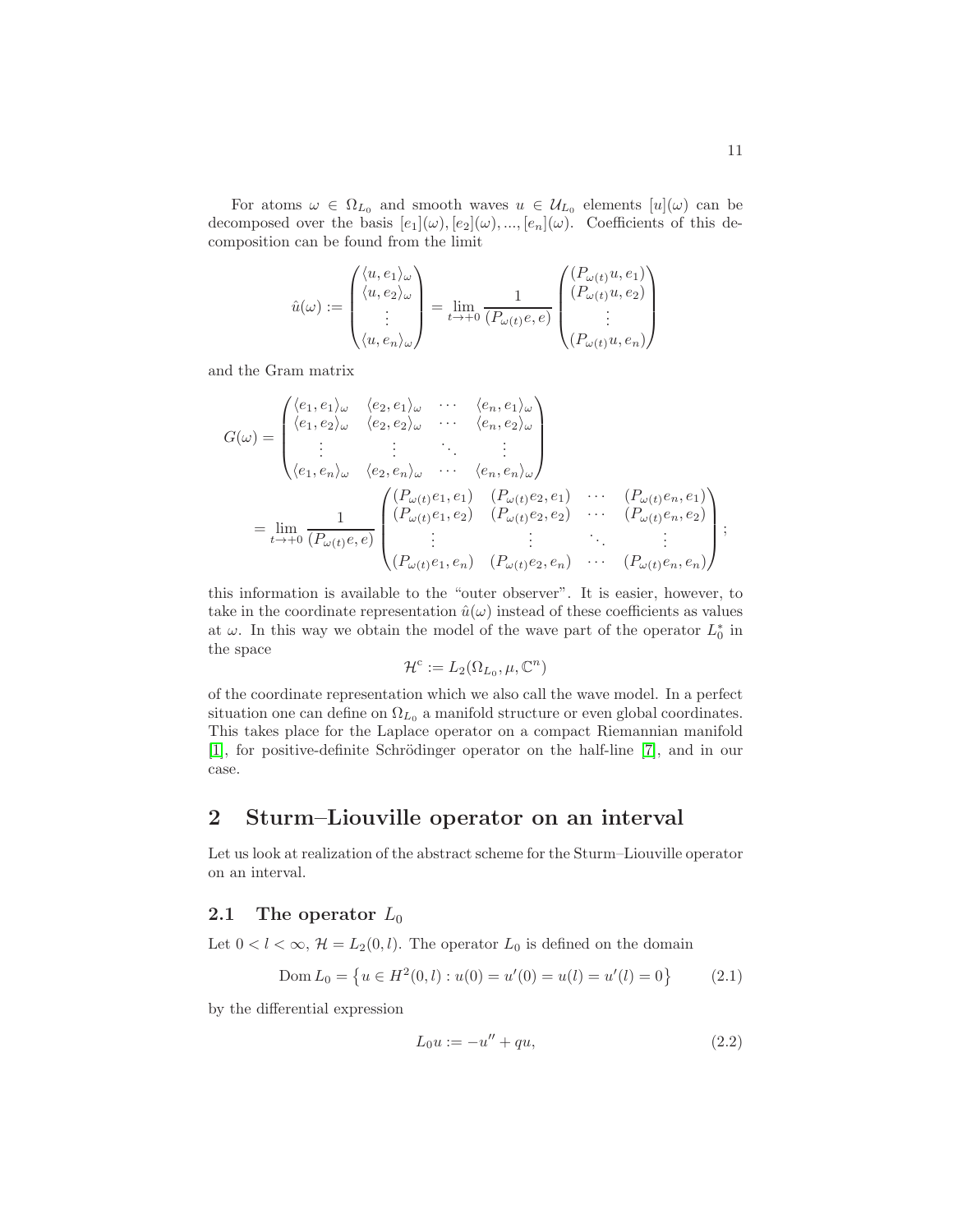where  $q \in C^{\infty}[0, l]$  is a smooth function such that the operator  $L_0$  is positivedefinite. Such an operator is symmetric and has the defect indices  $(2, 2)$ . Its adjoint  $L_0^*$  is defined by the same differential expression on the domain

$$
\mathrm{Dom}\, L_0^*=H^2(0,l).
$$

The Friedrichs extension  $L$  of  $L_0$  is defined on the domain

$$
Dom L = \{ u \in H^2(0, l) : u(0) = u(l) = 0 \}.
$$

# 2.2 The Green's system

To describe the subspace  $K = \text{Ker } L_0^*$  define two solutions of the equation  $-u'' +$  $qu = 0$ . Denote by  $\phi_0$  the solution of this equation with the initial data  $\phi_0(0) =$ 0,  $\phi'_0(0) = 1$  and by  $\phi_l$  the solution with the data  $\phi_l(l) = 0$ ,  $\phi'_l(l) = 1$ . Since the operator  $L$  is positive-definite,  $0$  is not its eigenvalue and these functions cannot be proportional. Therefore they form a basis in  $K$ .

Let us write out the Vishik's decomposition for  $u \in \text{Dom } L_0$ . Let

$$
\eta_0 := L^{-1} \phi_0, \ \eta_l := L^{-1} \phi_l.
$$

**Lemma 3.** In the decomposition of  $u \in \text{Dom } L_0^*$ 

$$
u = u_0 + L^{-1}g_u + h_u,
$$

the elements  $g_u, h_u \in \mathcal{K}$  are given by the formulas

$$
g_u = \frac{1}{\eta'_0(0)\eta'_l(l) - \eta'_l(0)\eta'_0(l)}
$$
  
\n
$$
\times \left\{ \left[ \eta'_l(l) \left( u'(0) - \frac{u(l)}{\phi_0(l)} - \frac{u(0)}{\phi_l(0)} \phi'_l(0) \right) - \eta'_l(0) \left( u'(l) - \frac{u(l)}{\phi_0(l)} \phi'_0(l) - \frac{u(0)}{\phi_l(0)} \right) \right] \eta_0 + \left[ \eta'_0(0) \left( u'(l) - \frac{u(l)}{\phi_0(l)} \phi'_0(l) - \frac{u(0)}{\phi_l(0)} \right) - \eta'_0(l) \left( u'(0) - \frac{u(l)}{\phi_0(l)} - \frac{u(0)}{\phi_l(0)} \phi'_l(0) \right) \right] \eta_l \right\},
$$
\n(2.3)

<span id="page-11-2"></span><span id="page-11-1"></span>
$$
h_u = \frac{u(l)}{\phi_0(l)} \phi_0 + \frac{u(0)}{\phi_l(0)} \phi_l.
$$
 (2.4)

*Proof.* Since  $u_0(0) = u'_0(0) = u_0(l) = u'_0(l) = 0$  and  $(L^{-1}g_u)(0) = (L^{-1}g_u)(l) =$ 0, we should find the coefficients in the equalities

<span id="page-11-0"></span>
$$
h_u = c_0 \phi_0 + c_l \phi_l, \ g_u = d_0 \phi_0 + d_l \phi_l, \tag{2.5}
$$

such that

$$
u(0) = h_u(0),
$$
  
\n
$$
u(l) = h_u(l),
$$
  
\n
$$
u'(0) = (L^{-1}g_u)'(0) + h'_u(0),
$$
  
\n
$$
u'(l) = (L^{-1}g_u)'(l) + h'_u(l).
$$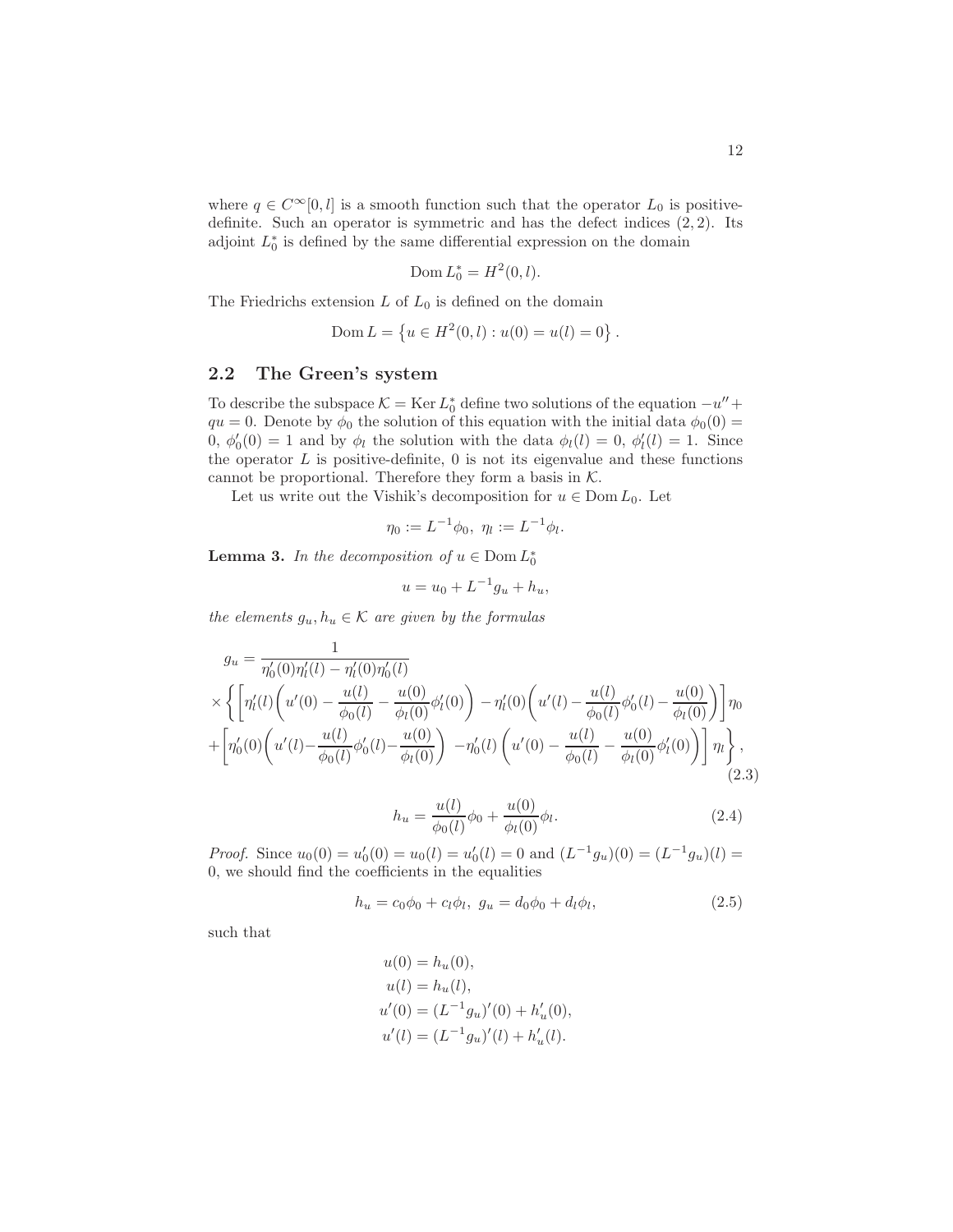Substituting here [\(2.5\)](#page-11-0) and  $L^{-1}g_u = d_0\eta_0 + d_l\eta_l$  and taking into account initial data for the solutions  $\phi$ , we find the coefficients  $c_0, c_l, d_0$  and  $d_l$  and arrive at the formulas  $(2.3)$   $(2.4)$ .  $\Box$ 

We get from the lemma and  $(1.5)$ :

<span id="page-12-1"></span><span id="page-12-0"></span>
$$
\Gamma_1 u = -\frac{u(l)}{\phi_0(l)} \phi_0 - \frac{u(0)}{\phi_l(0)} \phi_l,
$$
\n(2.6)

$$
\Gamma_2 u = \frac{1}{\eta_0'(0)\eta_l'(l) - \eta_l'(0)\eta_0'(l)}
$$
\n
$$
\times \left\{ \left[ u(0) \frac{\eta_l'(0) - \eta_l'(0)\phi_l'(0)}{\phi_l(0)} - u(l) \frac{\eta_l'(l) - \eta_l'(0)\phi_0'(l)}{\phi_0(l)} + u'(0)\eta_l'(l) - u'(l)\eta_l'(0) \right] \phi_0 \right. \left. - \left[ u(0) \frac{\eta_0'(0) + \eta_0'(l)\phi_l'(0)}{\phi_l(0)} - u(l) \frac{\eta_0'(l) - \eta_0'(0)\phi_0'(l)}{\phi_0(l)} + u'(0)\eta_0'(l) - u'(l)\eta_0'(0) \right] \phi_l \right\}.
$$
\n(2.7)

The spaces  $\mathcal{H} = L_2(0, l)$ ,  $\mathcal{K} = \{c_0\phi_0 + c_l\phi_l, c_0, c_l \in \mathbb{C}\}\$  and the operators  $L_0, \Gamma_1, \Gamma_2$  defined by [\(2.1\)](#page-10-0), [\(2.2\)](#page-10-1), [\(2.6\)](#page-12-0), and [\(2.7\)](#page-12-1) form the Green's system  $\mathfrak{G}_{L_0}$ , which canonically corresponds to the operator  $L_0$ .

# 2.3 The system with boundary control

Consider the system [\(1.6\)](#page-2-0)–[\(1.8\)](#page-2-1) in our case. The boundary control  $h(t) \in \mathcal{K}$ can be written in the form

$$
h(t) = -\frac{f_l(t)}{\phi_0(l)}\phi_0 - \frac{f_0(t)}{\phi_l(0)}\phi_l,
$$

where the functions  $f_0(t)$  and  $f_l(t)$  are taken from the class

$$
\dot{\mathcal{M}} = \{ f \in C^{\infty} [0, \infty) : \text{ supp } f \subset (0, \infty) \}. \tag{2.8}
$$

Then the system  $(1.6)$ – $(1.8)$  takes the form of the initial-boundary value problem

<span id="page-12-2"></span>
$$
u_{tt} - u_{xx} + qu = 0, \t x \in (0, l), t > 0,u|_{t=0} = u_t|_{t=0} = 0, \t x \in [0, l],u|_{x=0} = f_0(t), \t t \ge 0,u|_{x=l} = f_l(t), \t t \ge 0.
$$

The solution of such a problem for  $t \leq l$  is given by the formula

$$
u^f(x,t) = f_0(t-x) + f_l(t-l+x)
$$
  
+ 
$$
\int_x^t w_0(x,s)f_0(t-s)ds + \int_{l-x}^t w_l(l-x,s)f_l(t-s)ds, \quad (2.9)
$$

where the functions  $f_0$  and  $f_l$  are assumed to be zero on the negative half-line, the functions  $w_0(x, t)$  and  $w_l(x, t)$  are defined for  $0 \leq x \leq t \leq l$  and are smooth.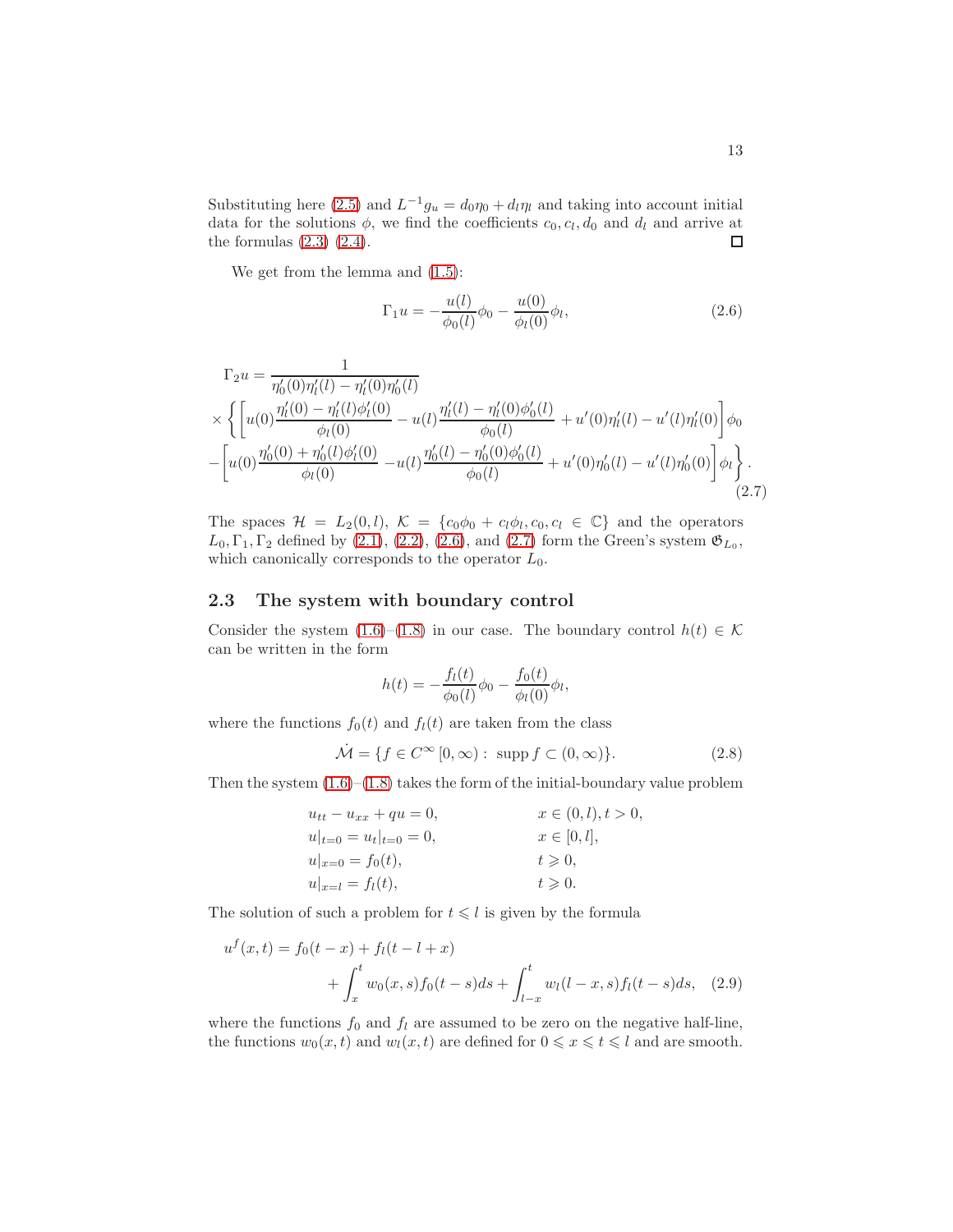### 2.3.1 Controllability of the system  $\alpha_{L_0}$

Let us find reachable sets of the system  $\alpha_{L_0}$ .

Lemma 4.

<span id="page-13-0"></span>
$$
\mathcal{U}_{L_0}^t = \begin{cases} \{u \in C^{\infty}[0, l]: \text{ supp } u \subset [0, t) \cup (l - t, l]\}, & t \leq \frac{l}{2}, \\ C^{\infty}[0, l], & t > \frac{l}{2}. \end{cases}
$$
(2.10)

*Proof.* Let  $t \leq \frac{l}{2}$ . One can see from the expression [\(2.9\)](#page-12-2) that for  $f_0, f_l \in \mathcal{M}$  the solution  $u^h(\cdot, t)$  belongs to  $C^{\infty}[0, l]$ . It also follows that its support is contained in [0, t) ∪ ( $l - t$ ,  $l$ ]. Thus

$$
\mathcal{U}_{L_0}^t \subseteq \{ u \in C^{\infty}[0, l]: \text{ supp } u \subseteq [0, t) \cup (l - t, l] \}.
$$

To prove the inverse inclusion, take u from the right-hand side and show that  $u(x) = u^f(x, t)$ . Let us represent u in the form

$$
u = u_0 + u_l, u_0, u_l \in C^{\infty}[0, l], \text{supp } u_0 \subseteq [0, t), \text{supp } u_l \subseteq (l - t, l].
$$

Divide the equation  $u(x) = u^f(x, t)$ , according to [\(2.9\)](#page-12-2), into two parts as follows:

$$
f_0(t-x) + \int_x^t w_0(x,s) f_0(t-s) ds = u_0(x),
$$
  

$$
f_l(t-l+x) + \int_{l-x}^t w_l(l-x,s) f_l(t-s) ds = u_l(x).
$$

These are Volterra equations of the second kind on the interval  $(0, l)$ , they have solutions from the same classes, to which their right-hand sides belong (taking into account change of the variable; supp  $f_0$ , supp  $f_l \subseteq (0, t]$ , they can be continued to  $\dot{M}$ , which will not affect the equality  $u(x) = u^f(x,t)$ . Thus the first assertion of the lemma is proved.

Let  $\frac{l}{2} < t \leq l$  and  $u \in C^{\infty}[0, l]$ . There exists a function  $u_0 \in C^{\infty}[0, l]$  such that  $u_0|_{[0, \frac{l}{2}]}^{\tilde{}} = u|_{[0, \frac{l}{2}]}$  and supp  $u_0 \subseteq [0, t)$ . Take  $u_l = u - u_0$ . Then  $u_l \in C^{\infty}[0, l]$ and supp  $u_l \subseteq [\frac{l}{2}, l] \subseteq (l - t, l]$ . By the same argument as in the first part of the proof we obtain controls  $f_0, f_l \in \mathcal{M}$  for which  $u(x) = u^f(x, t)$ . Consequently,  $C^{\infty}[0, l] \subseteq \mathcal{U}_{L_0}^t$ . From  $(2.9)$  it follows that  $\mathcal{U}_{L_0}^t \subseteq C^{\infty}[0, l]$ .

For  $t > l$  the inclusion  $\mathcal{U}_{L_0}^l = C^{\infty}[0, l] \subseteq \mathcal{U}_{L_0}^t$  holds owing to monotonicity of reachable sets, and the inverse inclusion  $\mathcal{U}_{L_0}^t \subseteq C^\infty[0, l]$  is always true. Thus the lemma is proved.

The system  $\alpha_{L_0}$  is controllable, since  $\mathcal{U}_{L_0} = L_2(0, l) = \mathcal{H}$ , and this also follows from the fact that the operator  $L_0$  is completely non-selfadjoint. Closure of  $C^{\infty}[0, l]$  in the graph norm of the operator  $L_0^*$  is the Sobolev space  $H^2(0, l) =$ Dom  $L_0^*$ , therefore the wave part of the operator  $L_0^*$  (which is  $\overline{L_0^*|u_{L_0}}$ ) coincides with  $L_0^*$ .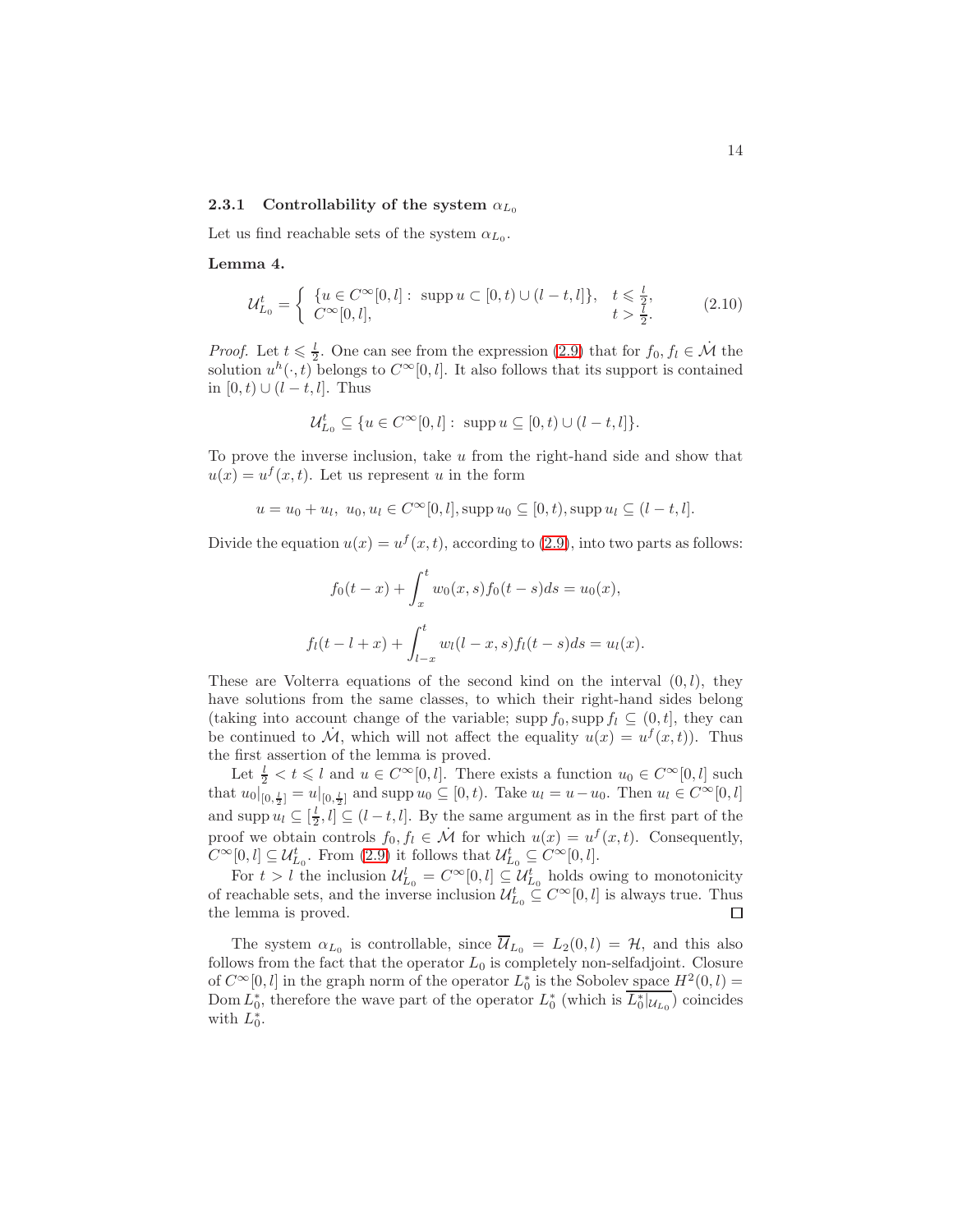#### 2.4 The wave spectrum

We turn to constructing the wave spectrum of the operator  $L_0$ . For this we have already found the family of reachable subspaces  $\mathcal{U}_{L_0}^{t} = L_2((0, t) \cup (l - t, l)).$ Now we have to find out how the wave isotony  $I_L$  acts.

For a set  $E \subset [0, l]$  denote by  $E^t$  its metric neighborhood in  $[0, l]$ :

$$
E^{t} = \{x \in [0, l] : \text{ dist}(x, E) < t\}, \ t > 0,
$$
\n
$$
\text{dist}(x, E) := \inf_{y \in E} \text{dist}(x, y).
$$

For  $t = 0$  we take  $E^t = E$ .

<span id="page-14-1"></span>**Lemma 5.** For  $0 \le a < b \le l$  and  $t \ge 0$  the following holds:

<span id="page-14-0"></span>
$$
I_L^t(L_2(a,b)) = L_2((a,b)^t). \tag{2.11}
$$

**Remark 2.** We identify spaces  $L_2(a, b)$  with the subspaces of  $L_2(0, l)$  which consist of functions that vanish a.e. outside  $(a, b)$ .

*Proof.* The system  $(1.13)$ – $(1.14)$  can be written in the form of the initial-boundary value problem

$$
v_{tt} - v_{xx} + qv = g, \qquad x \in (0, l), t > 0,
$$
 (2.12)

$$
v|_{t=0} = v_t|_{t=0} = 0, \qquad x \in [0, l],
$$
  
\n
$$
v|_{x=0} = v|_{x=l} = 0, \qquad t \ge 0.
$$
  
\n(2.13)

$$
v|_{x=0} = v|_{x=l} = 0, \t t \ge 0. \t (2.14)
$$

with the right-hand side  $g(x, t)$  from the corresponding class.

An argument analogous to the proof of Lemma 2 from [\[7\]](#page-29-0), which is based on the fact of finiteness of the domain of influence for the hyperbolic equa-tion [\(2.12\)](#page-14-0), leads to the inclusion  $\mathcal{V}_L^t(L_2(a, b)) \subseteq L_2((a, b)^t)$  and hence to  $I_L^t(L_2(a, b)) \subseteq L_2((a, b)^t).$ 

Consider the conjugate problem

$$
w_{tt} - w_{xx} + qw = 0, \qquad x \in (0, l), t \in (0, T), \qquad (2.15)
$$

$$
w|_{t=T} = 0, \ w_t|_{t=T} = y, \qquad x \in [0, l], \qquad (2.16)
$$

$$
w|_{x=0} = w|_{x=l} = 0, \qquad t \in [0, T]. \tag{2.17}
$$

For  $g \in C_0^{\infty}((0, l) \times (0, \infty))$  and  $y \in L_2(0, l)$  the duality relation

$$
\int_0^l \int_0^T g(x, t) w^y(x, t) dx dt = - \int_0^l v^g(x, T) y(x) dx \tag{2.18}
$$

holds. The odd continuation of the solution  $w<sup>y</sup>$  solves the problem

$$
w_{tt} - w_{xx} + qw = 0, \qquad x \in (0, l), t \in (0, 2T), \tag{2.19}
$$

$$
w|_{t=T} = 0, w_t|_{t=T} = y, \qquad x \in [0, l], \qquad (2.20)
$$

$$
w|_{x=0} = w|_{x=l} = 0, \qquad t \in [0, 2T]. \tag{2.21}
$$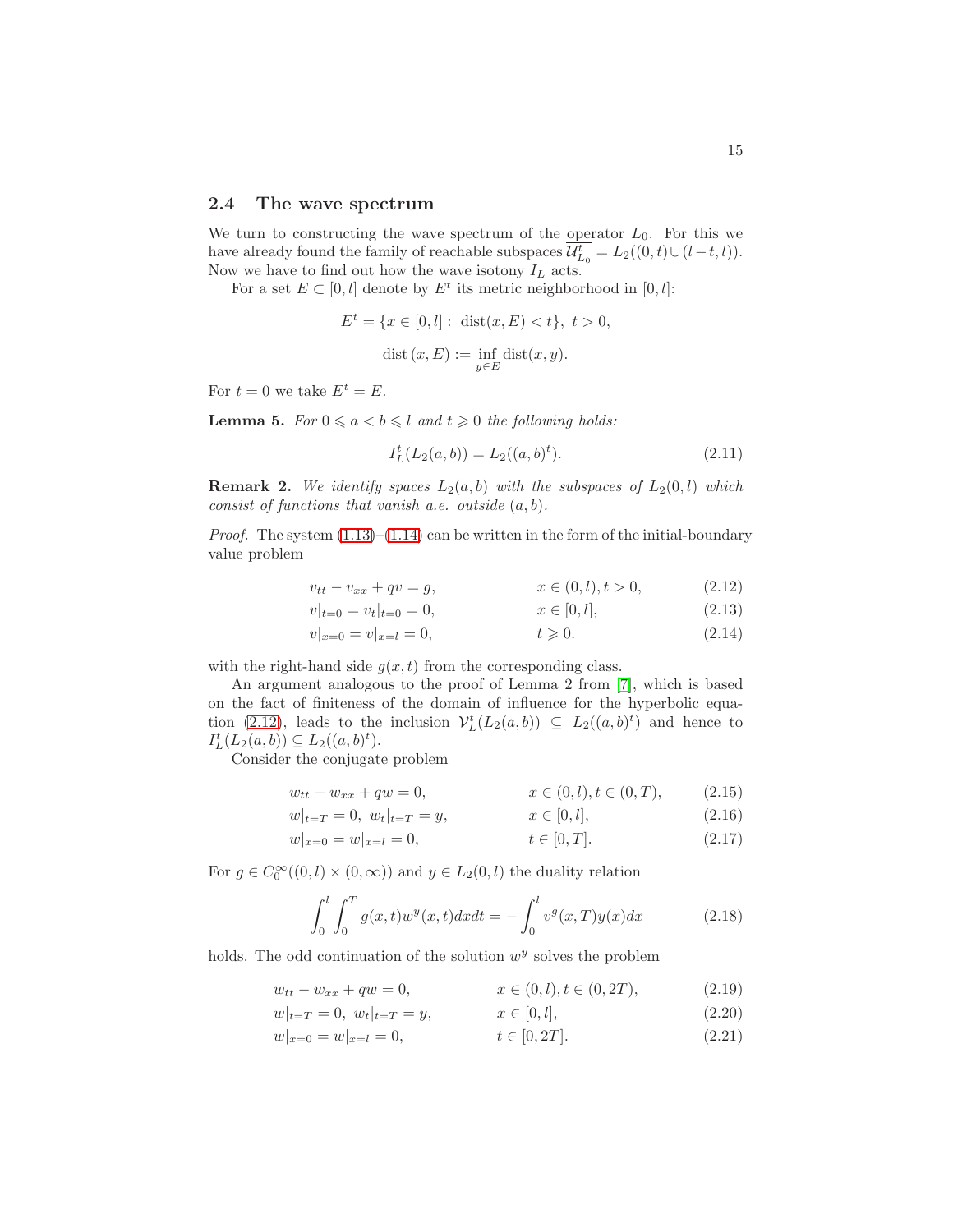(note that both  $w^y$  and  $w_t^y$  retain continuity). If there exists  $y \in L_2((a, b)^T) \ominus$  $\mathcal{V}_L^T(L_2(a, b))$ , then an argument analogous to the proof of Lemma 2 from [\[7\]](#page-29-0) leads to  $w^y = 0$ , from which it follows that y can be only zero. Therefore  $\mathcal{V}_L^t(L_2(a, b))$ is dense in  $L_2((a, b)^t)$ . Thus we proved that  $I_L^t(L_2(a, b)) = L_2((a, b)^t)$ .  $\Box$ 

Let us call a set  $E \subseteq [0, l]$  elementary, if

$$
E = \bigcup_{k=1}^{n(E)} (a_k, b_k),
$$

where  $0 \leq a_1 < b_1 < a_2 < b_2 < \ldots < a_{n(E)} < b_{n(E)} \leq l$  and if the set E is symmetric with respect to the middle of the interval  $(0, l)$ . Let  $\mathcal{E}[0, l]$  be the family of all elementary sets. Obviously, if  $E \in \mathcal{E}[0, l]$ , then  $E^t \in \mathcal{E}[0, l]$  for every  $t \geq 0$ . We will also call the subspaces  $L_2(E)$ ,  $E \in \mathcal{E}[0, l]$ , elementary. The family of elementary subspaces forms the lattice  $\mathfrak{L}_{\mathcal{E}[0,l]} \subseteq \mathfrak{L}(\mathcal{H})$ .

**Lemma 6.** For every  $E \in \mathcal{E}[0, l]$  one has  $I_L^t(L_2(E)) = L_2(E^t)$ .

Proof. By isotonicity,

$$
L_2((a_k, b_k)^t) = I_L^t(L_2(a_k, b_k)) \subseteq I_L^t(L_2(E))
$$

for every k, and thus  $L_2(E^t) \subseteq I_L^t(L_2(E))$ . Using the same argument as in the proof of Lemma [5,](#page-14-1) we arrive to

$$
I_L^t(L_2(E)) = \overline{\mathcal{V}_L^t(L_2(E))} = L_2(E^t).
$$

The lattice  $\mathfrak{L}_{\mathcal{E}[0,l]}$  is invariant under the wave isotony  $I_L$  and contains all the subspaces of the form  $L_2((0, t) \cup (l-t, l))$ , i.e., all reachable subspaces. Therefore  $\mathfrak{L}_{L_0} = \mathfrak{L}_{\mathcal{E}[0,l]}.$ 

Let m denote the Lebesgue measure,  $\beta$  the Borel sigma-algebra on the segment  $[0, l]$ ,  $\mathfrak{L}_{\mathcal{B}}$  the corresponding lattice of subspaces,

$$
\mathfrak{L}_{\mathcal{B}} := \{ L_2(E), E \in \mathcal{B} \} \subseteq \mathfrak{L}(\mathcal{H}),
$$

 $E\Delta F = (E \setminus F) \cup (F \setminus E)$  the symmetric difference of sets.

<span id="page-15-0"></span>**Lemma 7.** Let  ${E_n}_{n \in \mathbb{N}}$  be a sequence of sets from B and  $E \in \mathcal{B}$ . Then conver $gence L_2(E_n) \longrightarrow_{n \to \infty} L_2(E)$  in the topology of  $\mathfrak{L}(\mathcal{H})$  is equivalent to  $m(E_n \triangle E) \longrightarrow_{n \to \infty}$ 0.

The proof of the lemma repeats the proof of Lemma 4 from [\[7\]](#page-29-0) almost literally.

<span id="page-15-1"></span>**Lemma 8.** The closure of the lattice  $\mathfrak{L}_{L_0}$  in the topology of  $\mathfrak{L}(\mathcal{H})$  is a subset of the lattice  $\mathfrak{L}_{\mathcal{B}}$ :

$$
\overline{\mathfrak{L}}_{L_0}\subseteq \mathfrak{L}_{\mathcal{B}}.
$$

 $\Box$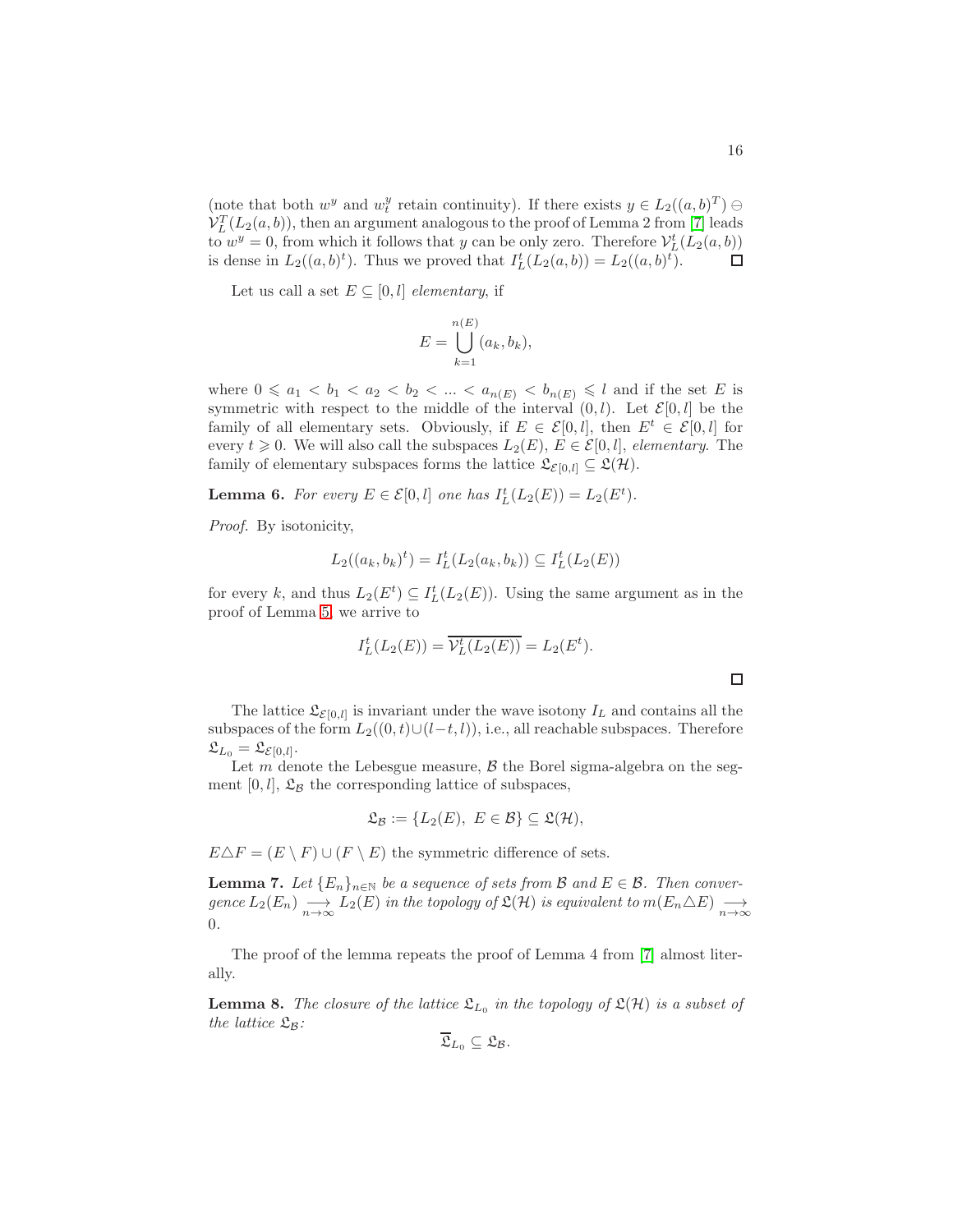*Proof.* Let a sequence  $L_2(E_n)$  of subspaces from  $\mathfrak{L}_{L_0} = \mathfrak{L}_{\mathcal{E}[0,l]}$  be fundamental in  $\mathfrak{L}(\mathcal{H})$ . Let us prove that there exists  $E \in \mathcal{B}$  such that  $L_2(E_n) \stackrel{\mathfrak{L}(\mathcal{H})}{\longrightarrow} L_2(E)$ . By Lemma [7,](#page-15-0) convergence means that  $m(E_n \triangle E) \rightarrow 0$ . The symmetric difference is a pseudometric in  $\beta$  and, after factorization with respect to the equivalence relation of the form  $E \sim F$ , if  $m(E \triangle F) = 0$ , we get  $\mathcal{B}/\sim$ , [\[14\]](#page-29-10). Thus there exists a measurable set  $E \subseteq [0, l]$  such that  $m(E_n \triangle E) \rightarrow 0$ , and by Lemma [7](#page-15-0) this means that  $L_2(E_n) \stackrel{\mathfrak{L}(\mathcal{H})}{\longrightarrow} L_2(E)$ .  $\Box$ 

**Remark 3.** The set E should be symmetric (up to a set of zero measure) with respect to the middle of the interval  $(0, l)$ , and therefore  $\overline{\mathfrak{L}}_{L_0} \neq \mathfrak{L}_{\mathcal{B}}$ .

**Corollary 1.** Functions of the family  $[I_L \mathfrak{L}_{L_0}]_{\text{seq}}$  are isotonic and take values in  $\mathfrak{L}_{\mathcal{B}}$ .

Consider the metric space  $\mathcal{B}/\sim$  of equivalence classes of measurable sets with the distance  $\rho(E_{\sim}, F_{\sim}) = m(E \triangle F)$  and for each  $t > 0$  consider the following sets in it:

$$
\mathcal{E}_{>t} := \{ E^t, E \in \mathcal{E}[0, l] \}
$$
  
=  $\{ E \in \mathcal{E}[0, l] : b_1 > t, \text{ if } a_1 = 0, b_1 - a_1 > 2t, \text{ if } a_1 \neq 0, \text{ and } b_k - a_k > 2t, \forall k = 2, ..., n - 1 \},\$ 

$$
\mathcal{E}_{\geq t} := \{ E \in \mathcal{E}[0, l] : b_1 \geq t, \text{ if } a_1 = 0, b_1 - a_1 \geq 2t, \text{ if } a_1 \neq 0, \\ \text{and } b_k - a_k \geq 2t, \forall k = 2, ..., n - 1 \}.
$$

Recall that elementary sets are symmetric with respect to the middle of the interval  $(0, l)$ .

<span id="page-16-1"></span>**Lemma 9.** Closure of  $(\mathcal{E}_{>t})_{\sim}$  in the metric of  $\mathcal{B}/_{\sim}$  is a subset of  $(\mathcal{E}_{\geq t})_{\sim}$ .

*Proof.* Let  ${E_n}_{n \in \mathbb{N}}$  be a sequence from  $\mathcal{E}_{>t}$  such that  $(E_n) \sim \frac{\mathcal{B}}{\gamma} E_{\sim} \in \mathcal{B}/\sim$ . Each of the sets  $E_n$  contains no more than  $\frac{l}{t}$  component intervals. One can choose a subsequence  ${E_{n_j}}_{j \in \mathbb{N}}$  of sets which all contain the same number of component intervals. Denote this number by  $N$ . One can choose a subse-

$$
\underbrace{\bullet}_{0} \underbrace{\bullet}_{a_1(E_{n_j})} \underbrace{\bullet}_{b_1(E_{n_j})} \underbrace{\bullet}_{s} \underbrace{\bullet}_{a_N(E_{n_j})} \underbrace{\bullet}_{b_N(E_{n_j})} \underbrace{\bullet}_{l} \underbrace{\bullet}_{x}
$$

<span id="page-16-0"></span>Figure 1: The set  $E_{n_i}$ 

quence  ${E_{n_{j_l}}}$ <sub>l∈N</sub> of sets such that all the endpoints of the component intervals  $\{a(E_{n_{j_l}})\}_{l\in\mathbb{N}},$   $\{b(E_{n_{j_l}})\}_{l\in\mathbb{N}}$  converge to some numbers  $0\leqslant a_1\leqslant b_1\leqslant a_2\leqslant b_2\leqslant b_3$  $... \le a_N \le b_N \le l$  (see Fig. [1](#page-16-0) and [2\)](#page-17-0). In this way we obtain the set

$$
E_{\infty} := \bigcup_{k=1}^{N} (a_k, b_k).
$$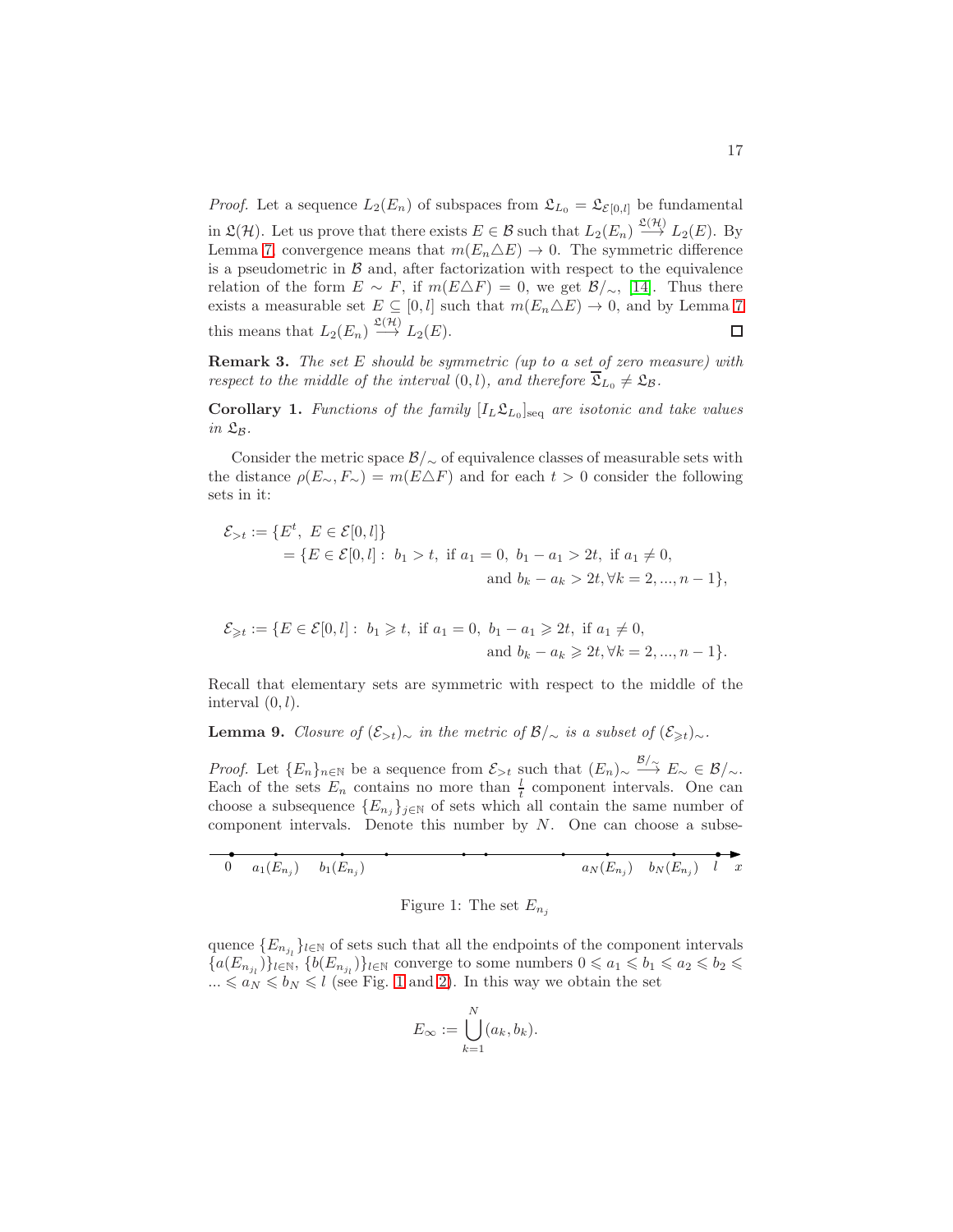<span id="page-17-0"></span>
$$
\begin{array}{c}\n\bullet \\
0 & a_1 \end{array}\n\qquad\n\begin{array}{c}\n\bullet \\
b_1\n\end{array}
$$
\nFigure 2: The set  $E_\infty$ \n
$$
\begin{array}{c}\nb_{k-1}(E_{n_{j_l}}) & b_{k-1} = a_k \quad a_k(E_{n_{j_l}})\n\end{array}
$$
\n
$$
\begin{array}{c}\n\bullet \\
\bullet \\
\bullet \\
\end{array}
$$
\n
$$
\begin{array}{c}\n\bullet \\
\bullet \\
\end{array}
$$
\n
$$
\begin{array}{c}\n\bullet \\
\bullet \\
\end{array}
$$
\n
$$
\begin{array}{c}\n\bullet \\
\bullet \\
\end{array}
$$
\n
$$
\begin{array}{c}\n\bullet \\
\bullet \\
\end{array}
$$
\n
$$
\begin{array}{c}\n\bullet \\
\bullet \\
\end{array}
$$
\n
$$
\begin{array}{c}\n\bullet \\
\bullet \\
\end{array}
$$
\n
$$
\begin{array}{c}\n\bullet \\
\bullet \\
\end{array}
$$
\n
$$
\begin{array}{c}\n\bullet \\
\bullet \\
\end{array}
$$
\n
$$
\begin{array}{c}\n\bullet \\
\bullet \\
\end{array}
$$

<span id="page-17-1"></span>Figure 3: Estimating the measure of the symmetric difference

It is easy to see the following estimate (see Fig. [3\)](#page-17-1):

$$
m(E_{n_{j_l}} \triangle E_{\infty}) \leqslant \sum_{k=1}^{N} (|a_k(E_{n_{j_l}}) - a_k| + |b_k(E_{n_{j_l}}) - b_k|).
$$

Consequently,  $m(E_{n_{j_l}} \triangle E_{\infty}) \longrightarrow 0$ . This means that  $E_{\sim} = (E_{\infty})_{\sim}$ . Since  $E_{\infty} \in \mathcal{E}_{\geq t}$ , the sequence  $\{E_n\}_{n\in\mathbb{N}}$  was an arbitrary convergent sequence from  $\mathcal{E}_{>t}$ , the lemma is proved.  $\Box$ 

<span id="page-17-2"></span>**Lemma 10.** Let  $E, F \subseteq [0, l], \{E_n\}_{n \in \mathbb{N}}, \{F_n\}_{n \in \mathbb{N}}$  be sequences of subsets of the segment [0, l]. Let  $m(E_n \triangle E) \to 0$  and  $m(F_n \triangle F) \to 0$  as  $n \to \infty$ . If  $E_n \subseteq F_n$ for every n, then  $m(E \setminus F) = 0$ .

Proof. We have:

$$
E \setminus F \subseteq (E \cup E_n) \setminus F = (E_n \cup (E \setminus E_n)) \setminus F = (E_n \setminus F) \cup ((E \setminus E_n) \setminus F)
$$
  

$$
\subseteq (F_n \setminus F) \cup (E_n \setminus E) \subseteq (F_n \triangle F) \cup (E_n \triangle E).
$$

From this we immediately get the assertion of the lemma.

For  $x \in [0, \frac{l}{2}]$  denote

$$
\omega_x(t) := L_2((\{x\} \cup \{l-x\})^t),
$$

then  $\omega_x \in [I_L \mathfrak{L}_{L_0}]_{\text{seq}}$ . Indeed,  $L_2(((\{x\} \cup \{l-x\})^{\frac{1}{n}})^t) \in I_L \mathfrak{L}_{L_0}$  for every n and  $L_2(((\lbrace x \rbrace \cup \lbrace l-x \rbrace)^{\frac{1}{n}})^t) \longrightarrow_{n \to \infty} \omega_x$  in  $\mathfrak{F}(\mathcal{H})$ .

<span id="page-17-3"></span>**Lemma 11.** For every nonzero  $\omega \in [I_L \mathfrak{L}_{L_0}]_{\text{seq}}$  there exists  $x \in [0, l]$  such that  $\omega_x \leqslant \omega$  .

□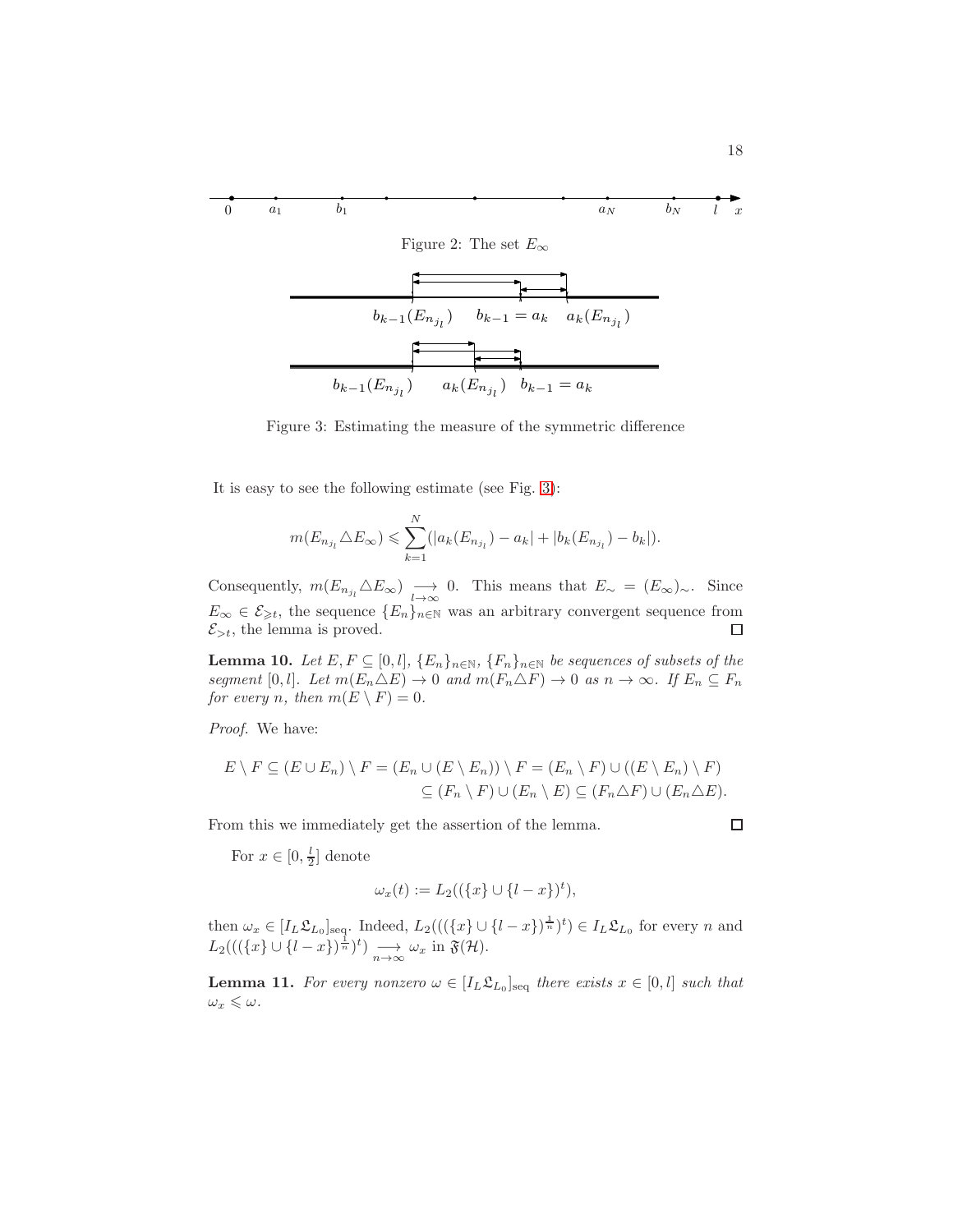*Proof.* Let  $\omega \in [I_L \mathfrak{L}_{L_0}]_{\text{seq}}$ . This means that there exists a sequence  $\{E_n\}_{n\in\mathbb{N}}$  of elementary sets such that  $I_L^t(L_2(E_n)) = L_2(E_n^t) \to \omega(t)$  in  $\mathfrak{L}(\mathcal{H})$  for every  $t \geq 0$ . By Lemma [8](#page-15-1) there exist measurable sets  $E(t) \subseteq [0, l]$  such that  $\omega(t) = L_2(E(t)),$ and by Lemma [9](#page-16-1)  $E(t) \in \mathcal{E}_{\geq t}$ .

If  $E(t) = [0, l]$  for every  $t > 0$ , then the assertion of the lemma holds: every element  $\omega_x, x \in [0, \frac{l}{2}],$  satisfies  $\omega_x \leq \omega$ . Assume that there exists  $t_0 > 0$ such that  $E(t_0) \neq [0, l]$ . Then for the right endpoint of the first interval the inequality  $b_1(E(t_0)) > t_0$  holds (two cases are possible, see Fig. [4](#page-18-0) and [5\)](#page-18-1).



<span id="page-18-0"></span>Figure 4: The first case



<span id="page-18-1"></span>Figure 5: The second case

The set  $E_n^{t_0}$  contains the finite number of component intervals, there exists a sequence  ${E_{n_j}^{t_0}}_{j \in \mathbb{N}}$  of sets which all contain the same number of component intervals, and the endpoints of these intervals have limits. These limits can be either endpoints of component intervals of the set  $E(t_0)$  or inner points of this set.

The point  $b_1(E(t_0))$  is the limit of some sequence  ${b_k}_1(E_{n_j}^{t_0})\}_{j\in\mathbb{N}}$  of the right endpoints of the component intervals with some fixed number  $k_1$  of the sets  $E_{n_j}^{t_0}$ . Denote

$$
b := b_1(E(t_0)) - t_0, \ B(E_{n_j}) := b_{k_1}(E_{n_j}^{t_0}) - t_0
$$

(see Fig. [4](#page-18-0) and [5\)](#page-18-1). Then  $B(E_{n_j}) \to b$  as  $j \to \infty$ . The sets  $E_{n_j}^t$  contain  ${B(E_{n_j})}^t$  for every  $t > 0$ . Since  $E_{n_j}^t \to E(t)$ ,  $m(E_{n_j}^t \triangle E(t)) \to 0$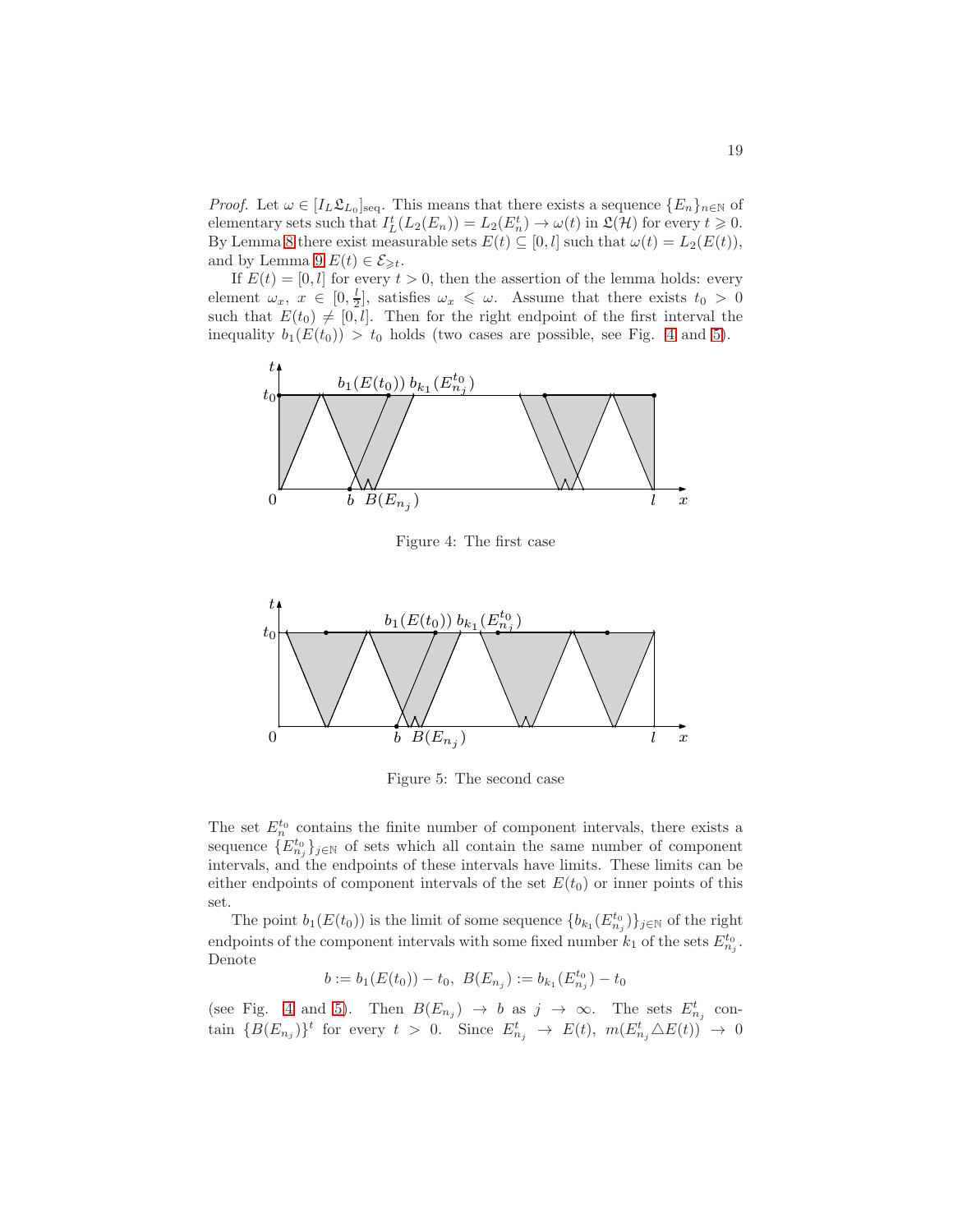and  $m((\{B(E_{n_j})\}^t)\Delta(\{b\}^t)) \to 0$  as  $j \to \infty$ , by Lemma [10](#page-17-2) we obtain that  $\{b\}^t \subseteq E(t)$  up to a set of measure zero for every  $t > 0$ . Therefore  $\omega_b \leq \omega$ .

Now we can describe the wave spectrum of the operator  $L_0$ .

<span id="page-19-1"></span>Theorem 1.

$$
\Omega_{L_0} = \left\{ \omega_x, \ x \in \left[0, \frac{l}{2} \right] \right\}.
$$

*Proof.* Let  $\omega \in \Omega_{L_0}$ . Since  $\Omega_{L_0} \subseteq [I_L \mathfrak{L}_{L_0}]_{\text{seq}}$ , by Lemma [11](#page-17-3) there exists  $x \in$  $[0, \frac{l}{2}]$  such that  $\omega_x \leq \omega$ . Since  $\omega$  is an atom of the set  $[I_L \mathfrak{L}_{L_0}]_{\text{seq}}$ , it should be that  $\omega_x = \omega$ . Hence  $\Omega_{L_0} \subseteq {\omega_x, x \in [0, \frac{l}{2}]}$ .

Let us prove the inverse inclusion. Let  $x \in [0, \frac{l}{2}]$  and let there exist an element  $\omega \in [I_L \mathfrak{L}_{L_0}]_{\text{seq}}$  such that  $\omega < \omega_x$ . By Lemma [11](#page-17-3) there exists  $\tilde{x} \in [0, \frac{l}{2}]$ such that  $\omega_{\tilde{x}} \leq \omega$ . This means that  $\omega_{\tilde{x}} < \omega_x$ . But this cannot happen: for  $\tilde{x} = x$ we have  $\omega_{\tilde{x}} = \omega_x$ , while for  $\tilde{x} \neq x$  and  $t < |\tilde{x} - x|$  we have  $\omega_x(t) \cap \omega_{\tilde{x}}(t) = \{0\}$ (see Fig. [6\)](#page-19-0), which contradicts the inequality  $\omega_{\tilde{x}} < \omega_x$ . Therefore such  $\omega$  does



<span id="page-19-0"></span>Figure 6:  $\omega_{\tilde{x}}$  and  $\omega_x$ 

not exist and  $\omega_x$  is an atom. Hence  $\{\omega_x, x \in [0, \frac{l}{2}]\} \subseteq \Omega_{L_0}$  and the theorem is proved.  $\Box$ 

Denote by  $\beta$  the bijection between  $[0, \frac{l}{2}]$  and  $\Omega_{L_0}$  established by Theorem [1,](#page-19-1)  $\beta: x \mapsto \omega_x$ . Let us denote also  $x_\omega := \beta^{-1}(\omega)$ ,  $\omega \in \Omega_{L_0}, E_x(t) := (\{x\} \cup \{l-x\})^t$ and  $f_{\omega}(x) := \text{dist}(x, (\{x_{\omega}\} \cup \{l - x_{\omega}\})^t)$ . Note that

<span id="page-19-2"></span>
$$
E_{x_{\omega}}(t) = \{ y \in (0, l) : f_{\omega}(y) < t \} \tag{2.22}
$$

(see Fig. [7\)](#page-20-0).

**Lemma 12.** Let  $\omega \in \Omega_{L_0}$ . Then the family of projections

$$
E_{\omega}(t) = \begin{cases} P_{\omega(t)}, & t \geq 0, \\ 0, & t < 0, \end{cases}
$$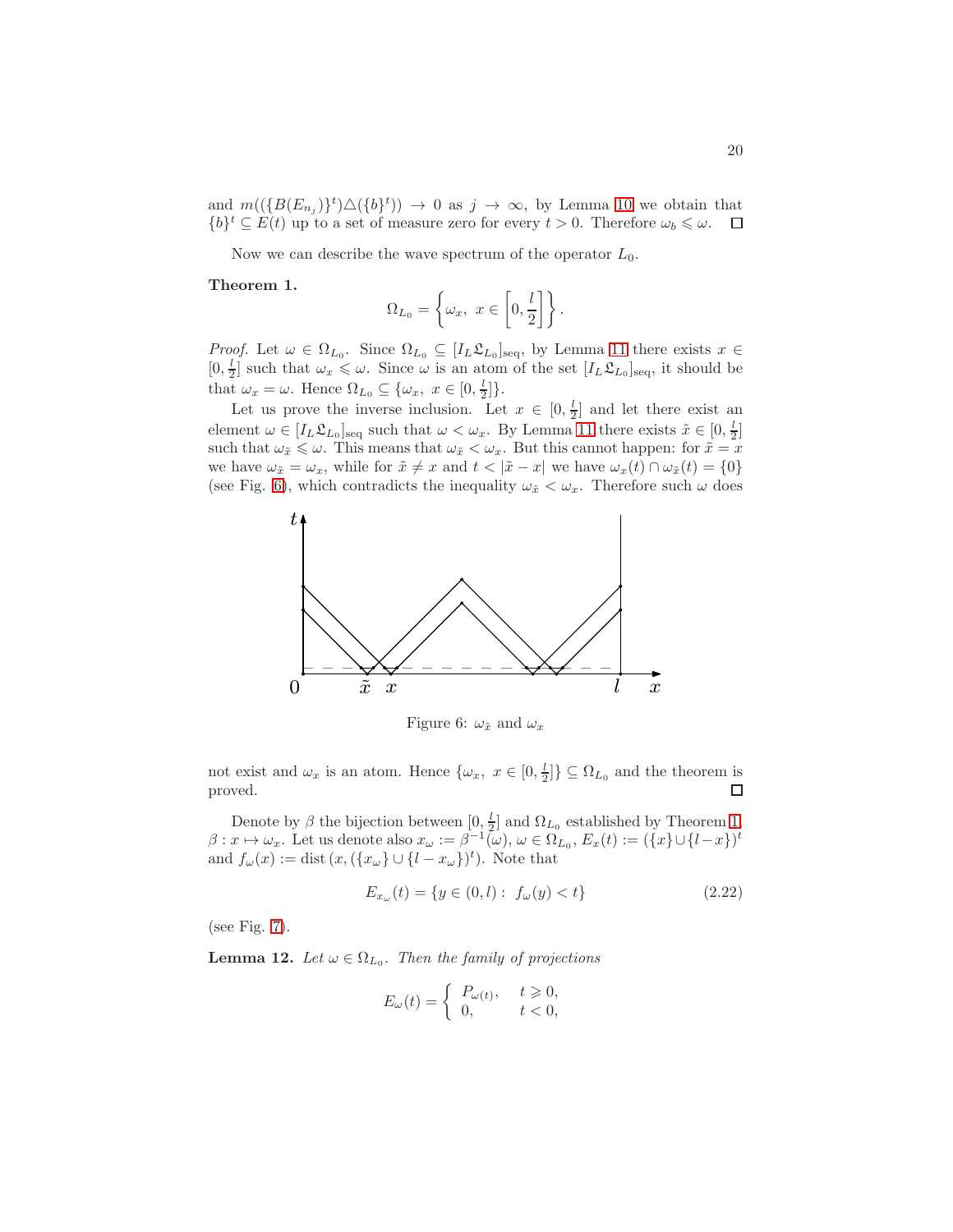

<span id="page-20-0"></span>Figure 7: The set  $E_{x_{\omega}}(t)$  and the graph of the function  $f_{\omega}$ 

is a resolution of the identity in the space  $\mathcal{H} = L_2(0, l)$ , and the corresponding eikonal

$$
\tau_\omega=\int_{\mathbb{R}}tdE_\omega(t)
$$

is the operator of multiplication by the function  $f_{\omega}$  in  $L_2(0, l)$ .

*Proof.* As one can see from the definition of elements  $\omega_x$ , for  $t > \frac{l}{2}$  one has  $\omega_x(t) = \mathcal{H}$ , and so  $E(t) \stackrel{s}{\rightarrow} I$  as  $t \rightarrow +\infty$ . Strong left-continuity of functions  $P_{\omega_x(t)} = [\chi_{E_x(t)}]$  also takes place. Therefore the family  $E(t)$  is indeed a resolution of the identity and defines the (Stieltjes) integral  $\int_{\mathbb{R}} t dE_{\omega}(t)$ . If  $M_f$ is the operator of multiplication by the function f,  $M_f = [f]$ , in the space  $L_2(\mathbb{R}, \rho)$  with the measure  $\rho$ , then the corresponding resolution of the identity is  $E(\lambda) = [\chi_{f^{-1}(-\infty,\lambda)}].$  In our case  $\rho$  is the Lebesgue measure on the segment [0, l], and for the operator  $M_{f_{\omega_x}} = [f_{\omega_x}]$  we get  $E(\lambda) = [\chi_{f_{\omega_x}^{-1}(-\infty,\lambda)}] = [\chi_{E_x(t)}]$ by [\(2.22\)](#page-19-2). This means that  $E(\lambda) = P_{\omega_x}(\lambda)$  for  $\lambda \geq 0$  and  $E(\lambda) = 0$  for  $\lambda < 0$ . Since spectral measures are the same, the operators also are, thus  $\tau_{\omega} = M_{f_{\omega}}$ .

As one can see, for every  $\omega_1, \omega_2 \in \Omega_{L_0}$  the distance

$$
\tau(\omega_1, \omega_2) = ||\tau_{\omega_1} - \tau_{\omega_2}|| = ||[f_{\omega_1} - f_{\omega_2}]]|| = |x_{\omega_1} - x_{\omega_2}||
$$

|

is correctly defined and the wave spectrum becomes a complete metric space. Thus the map  $\beta$  is an isometric isomorphism between the segment  $[0, \frac{l}{2}]$  and the wave spectrum  $\Omega_{L_0}$ . The "balls"

$$
B_r(\omega) = \{ \tilde{\omega} \in \Omega_{L_0} : \exists t > 0 : \tilde{\omega}(t) \neq 0, \tilde{\omega}(t) \subseteq \omega(r) \}
$$

obviously coincide with

$$
\left\{\omega_{\tilde{x}},\ \tilde{x}\in\left[0,\frac{l}{2}\right]:\ |\tilde{x}-x_{\omega}|
$$

(see Fig. [8\)](#page-21-0), i.e., with the balls for the metric  $\tau$ , so that the "ball" topology on the wave spectrum coincides with the topology defined by this metric. From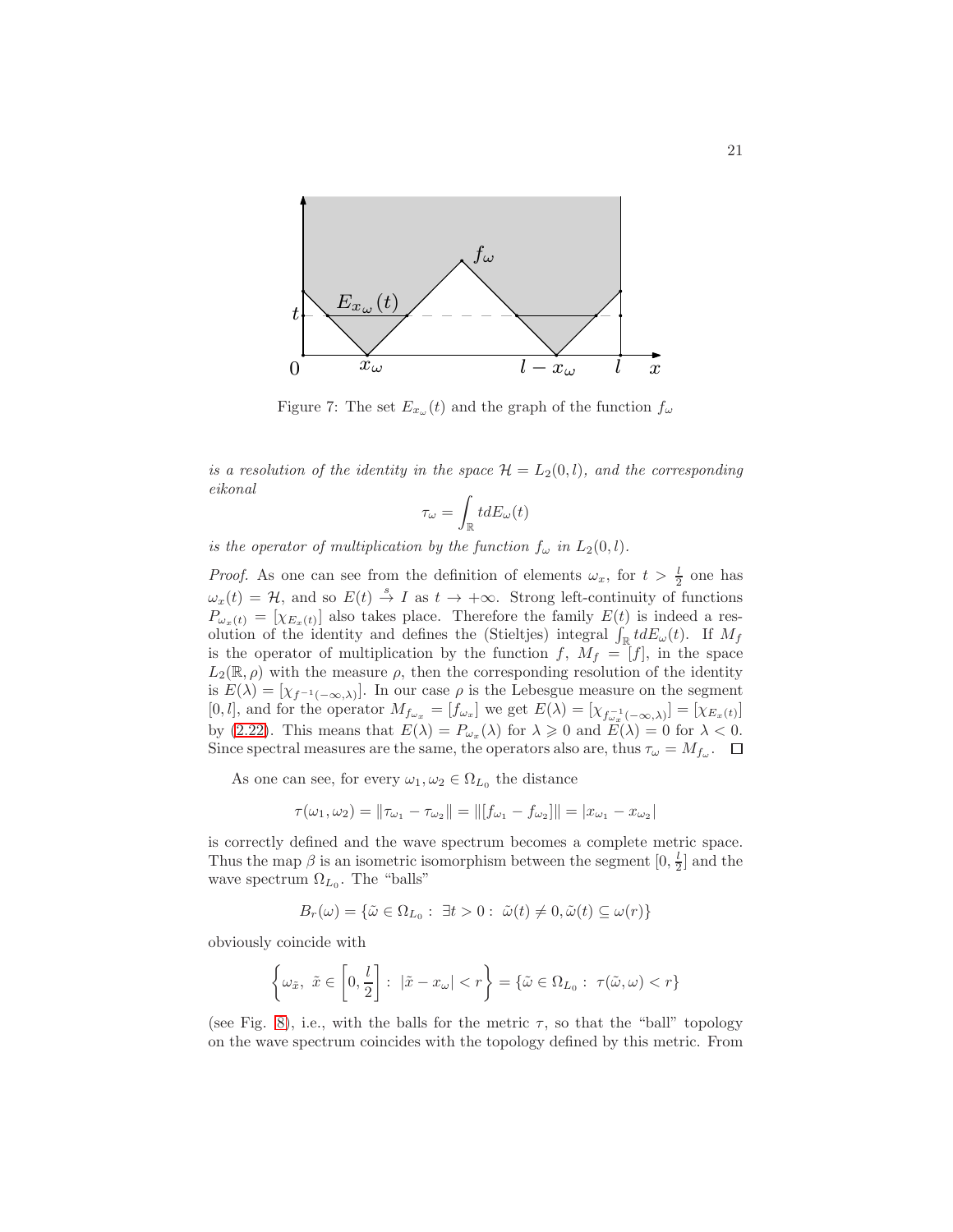

<span id="page-21-0"></span>Figure 8:  $B_r(\omega)$ 

the form of reachable spaces [\(2.10\)](#page-13-0) and the definition of the boundary of the wave spectrum  $\partial \Omega_{L_0}$  it follows that in our case

$$
\partial\Omega_{L_0} = \{\omega_0\}.
$$

The atom  $\omega_{\frac{l}{2}}$  is not a point of the boundary. Furthermore, the distance from the boundary defines the coordinate

$$
\tau(\omega) := \tau(\omega, \partial \Omega_{L_0}) = x_{\omega},
$$

which parametrizes the wave spectrum for the "outer observer" (unlike the isomorphism  $\beta$  available only to the "inner observer").

# 2.5 The wave model

We begin constructing the wave model of the operator  $L_0$  starting with the space of values. The first three Conditions from the abstract part are satisfied, which is obvious since we explicitly know the subspaces  $\omega_x(t)$ . It is also clear that atoms vanish at zero. To prove existence of a gauge element we need the following standard lemma.

<span id="page-21-1"></span>**Lemma 13.** A function  $u \in \text{Ker } L_0^*$  cannot have more than one zero on the segment  $[0, l]$ .

*Proof.* Let  $u \in \text{Ker } L_0^*$ . The operator L is positive-definite, and hence its kernel is trivial. Therefore u cannot vanish at both points 0 and l simultaneously. Assume that u has two zeros, a and b, on the segment  $[0, l]$ , and at least one of them is an inner point. Then  $u$  is in the kernel of the Strum–Liouville operator  $L_{ab}$  defined on the interval  $(a, b)$  by the differential expression  $-\frac{d^2}{dx^2} + q(x)$  with the Dirichlet boundary conditions at the points  $a$  and  $b$ . Such an operator is selfadjoint and semibounded from below. Let  $l$  and  $l_{ab}$  denote the sesquilinear forms that correspond to the operators L and  $L_{ab}$ . Their domains are  $d[l] = \mathring{H}^1(0, l)$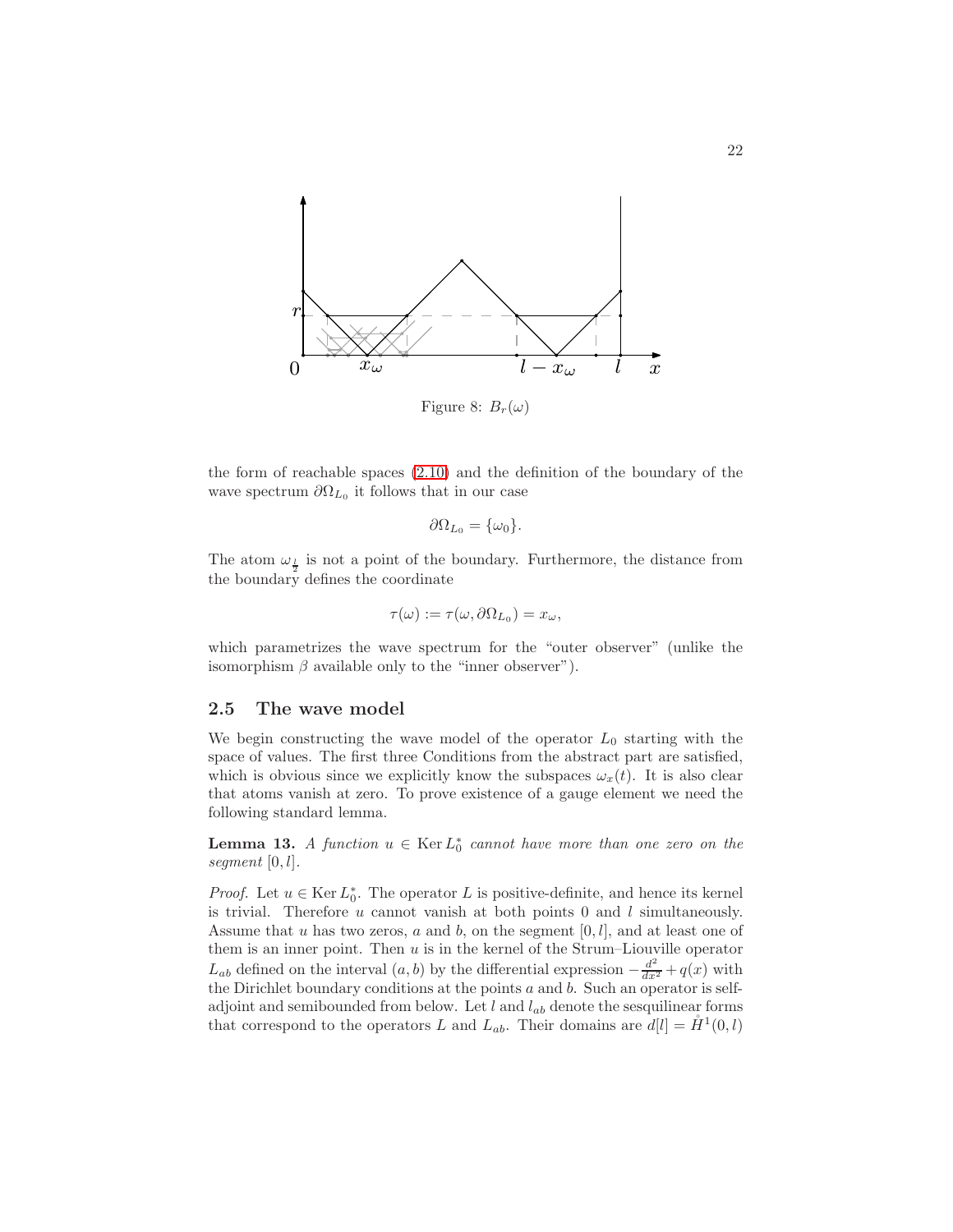and  $d[l_{ab}] = \mathring{H}^1(a, b)$ . According to the minimax principle [\[9\]](#page-29-2),

$$
\lambda_1(L_{ab}) = \min_{u \in \tilde{H}^1(a,b)} \frac{(l_{ab}u, u)_{L_2(a,b)}}{||u||^2_{L_2(a,b)}}.
$$

If a function  $u \in \mathring{H}^1(a, b)$  is continued by zero to the whole segment [0, *l*], then one gets the function  $\tilde{u} \in \mathring{H}^1(0, l)$  and  $\|\tilde{u}\|_{L_2(0, l)} = \|u\|_{L_2(a, b)}$ . Besides that,

$$
(l_{ab}u, u)_{L_2(a,b)} = ||u'||_{L_2(a,b)}^2 + (qu, u)_{L_2(a,b)}= ||\tilde{u}'||_{L_2(0,l)}^2 + (q\tilde{u}, \tilde{u})_{L_2(0,l)} = (l\tilde{u}, \tilde{u})_{L_2(0,l)}.
$$

Therefore

$$
\min_{u \in \hat{H}^1(a,b)} \frac{(l_{ab}u, u)_{L_2(a,b)}}{\|u\|_{L_2(a,b)}^2} = \min_{u \in \hat{H}^1(a,b)} \frac{(\tilde{l}\tilde{u}, \tilde{u})_{L_2(0,l)}}{\|\tilde{u}\|_{L_2(0,l)}^2} \ge \min_{u \in \tilde{H}^1(0,l)} \frac{(lu, u)_{L_2(0,l)}}{\|u\|_{L_2(0,l)}^2} = \lambda_1(L).
$$

We obtained that  $\lambda_1(L_{ab}) \geq \lambda_1(L) > 0$ , which means that 0 cannot be an eigenvalue of the operator  $L_{ab}$ ,  $u \notin \text{Ker } L_{ab}$ , a contradiction. Hence the function u cannot have two zeros on the segment  $[0, l]$ , and the lemma is proved.  $\Box$ 

Let us take an element  $e \in \text{Ker } L_0^*$  as a gauge element. The kernel of the operator  $L_0^*$  consists of solutions of the equation  $-u''+qu=0$ , we take a solution which does not vanish at the point  $\frac{l}{2}$  as e. The lemma just proved guarantees that  $|e(x_{\omega})|^2 + |e(l - x_{\omega})|^2 \neq 0$  for every  $\omega \in \Omega_{L_0}$ . The wave spectrum can be taken as the set  $\Omega_{L_0}^e$ . Indeed, let  $u \in \mathcal{U}_{L_0}$  and  $\omega \in \Omega_{L_0}$ . Then

$$
\frac{||P_{\omega(t)}u||^2}{||P_{\omega(t)}e||^2} = \frac{\int_{E_{x_{\omega}}(t)} |u(x)|^2 dx}{\int_{E_{x_{\omega}}(t)} |e(x)|^2 dx} \xrightarrow[t \to +0]{} \frac{|u(x_{\omega})|^2 + |u(l - x_{\omega})|^2}{|e(x_{\omega})|^2 + |e(l - x_{\omega})|^2}
$$

Thus Condition [5](#page-8-1) is satisfied. This allows to define on smooth waves the sesquilinear form

$$
\langle u, v \rangle_{\omega} := \frac{u(x_{\omega}) \overline{v(x_{\omega})} + u(l - x_{\omega}) \overline{v(l - x_{\omega})}}{|e(x_{\omega})|^2 + |e(l - x_{\omega})|^2}, \ u, v \in \mathcal{U}_{L_0}.
$$

Factorizing with respect to the equivalence relation

$$
u \underset{\omega}{\sim} v \Leftrightarrow \langle u - v, u - v \rangle_{\omega} = 0 \Leftrightarrow \begin{cases} u(x_{\omega}) = v(x_{\omega}), \\ u(l - x_{\omega}) = v(l - x_{\omega}), \end{cases}
$$

avoiding stalks, we come directly to spaces of values  $\mathcal{U}_{L_0,\omega}^{\mathbf{w}} = \{ [u](\omega), u \in \mathcal{U}_{L_0} \}$ of dimension two with the inner product

$$
\langle [u](\omega), [v](\omega) \rangle_{\mathcal{U}_{L_0,\omega}^{\mathrm{w}}} = \frac{u(x_{\omega}) \overline{v(x_{\omega})} + u(l - x_{\omega}) \overline{v(l - x_{\omega})}}{|e(x_{\omega})|^2 + |e(l - x_{\omega})|^2}.
$$

.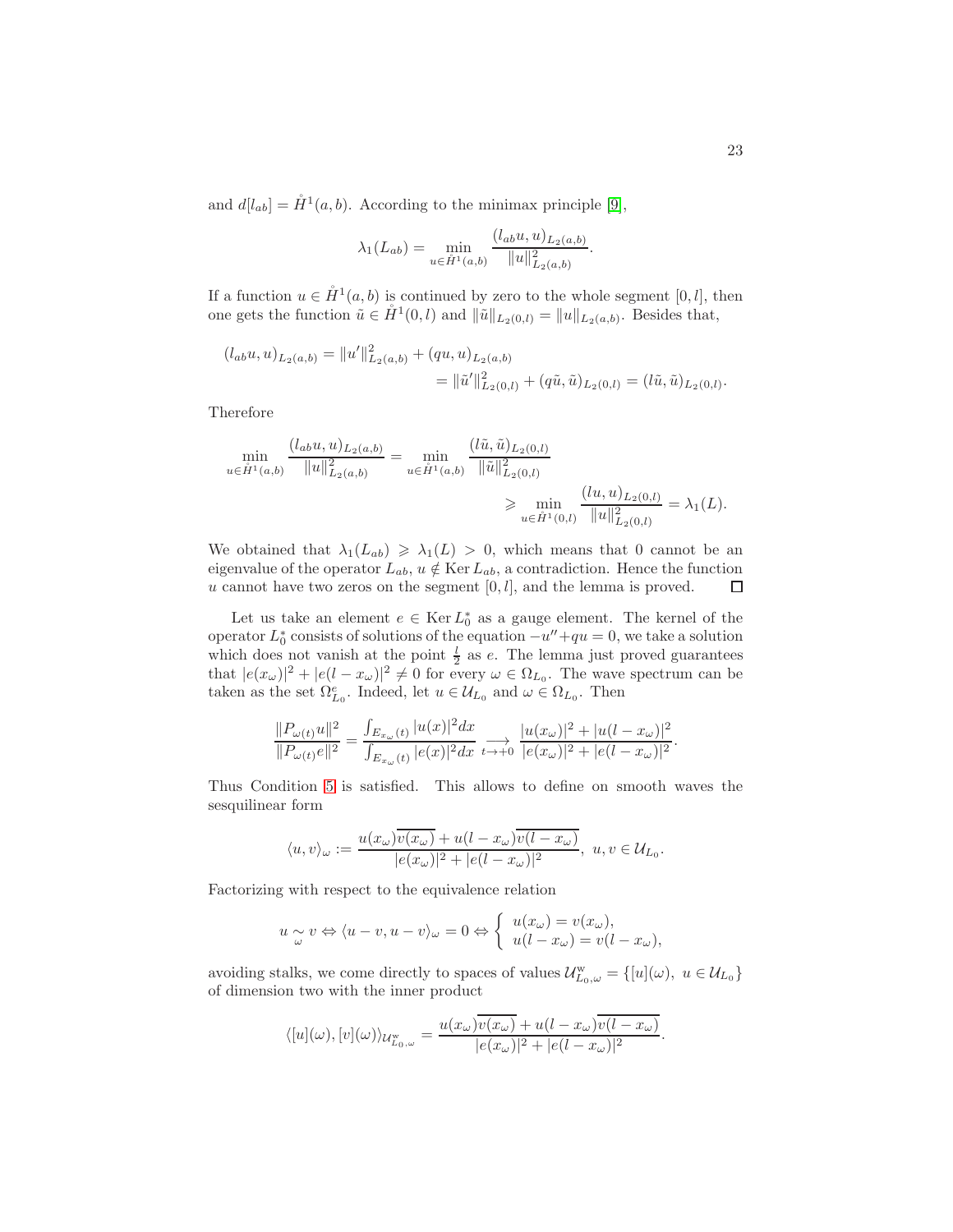This definition does not depend on the choice of the equivalence class representatives  $u$  and  $v$ . Denoting

$$
\rho(x) := (|e(x)|^2 + |e(l - x)|^2),
$$

we can write

$$
(u,v)_{\mathcal{H}} = \int_0^l u(x)\overline{v(x)}dx = \int_0^{\frac{l}{2}} (u(x)\overline{v(x)} + u(l-x)\overline{v(l-x)})dx
$$
  
= 
$$
\int_0^{\frac{l}{2}} \langle [u](\omega_x), [v](\omega_x) \rangle_{\mathcal{U}_{L_0,\omega_x}^w} \rho(x)dx = \int_{\Omega_{L_0}} \langle [u](\omega), [v](\omega) \rangle_{\mathcal{U}_{L_0,\omega}^w} d\mu(\omega),
$$

where  $\mu$  is the image of the measure  $\rho(x)dx$  on the segment  $[0, \frac{l}{2}]$  under the map  $β$ . Thus Condition [6](#page-9-1) is satisfied. We obtain the space of the wave representation

$$
\mathcal{H}^{\rm w}_{L_0}=\oplus \int_{\Omega_{L_0}}\mathcal{U}^{\rm w}_{L_0,\omega}d\mu(\omega).
$$

The operator  $W^{\mathbf{w}}$  is the closure of the operator  $W^{\mathbf{w}}_0: u \mapsto [u](\omega)$  defined on Dom  $W_0^{\text{w}} = \mathcal{U}_{L_0}$ . It is obviously isometric, but Condition [7](#page-9-2) demands that it is unitary.

**Lemma 14.** The operator  $W^w$  is unitary.

*Proof.* Let  $y^w \in \mathcal{H}^w$  and  $u \in \mathcal{U}_{L_0}$ . For every  $\omega \in \Omega_{L_0}$  the value  $y^w(\omega)$  is in  $\mathcal{U}^{\text{w}}_{L_0,\omega}$ , the equivalence class of functions from  $\mathcal{U}_{L_0}$ , which have certain values at the points  $x_{\omega}$  and  $l - x_{\omega}$ . Denote these values by  $y(x_{\omega})$  and  $y(l - x_{\omega})$ . Then the function  $y : [0, l] \to \mathbb{C}$  corresponds to the element  $y^w$ , and

$$
\langle [u](\omega), y^{\mathbf{w}}(\omega) \rangle_{\mathcal{U}_{L_0,\omega}^{\mathbf{w}}} = \langle [u](\omega), [v_y](\omega) \rangle_{\mathcal{U}_{L_0,\omega}^{\mathbf{w}}}
$$
  
= 
$$
\frac{u(x_{\omega}) \overline{v_y(x_{\omega})} + u(l - x_{\omega}) \overline{v_y(l - x_{\omega})}}{\rho(x)} = \frac{u(x_{\omega}) \overline{y(x_{\omega})} + u(l - x_{\omega}) \overline{y(l - x_{\omega})}}{\rho(x)},
$$

where  $v_y$  is an element from  $\mathcal{U}_{L_0}$  such that  $[v_y](\omega) = y^{\mathbf{w}}(\omega)$ . Therefore

$$
\int_{\Omega_{L_0}} \langle [u](\omega), y^{\mathbf{w}}(\omega) \rangle_{\mathcal{U}_{L_0,\omega}^{\mathbf{w}}} d\mu(\omega)
$$
\n
$$
= \int_0^{\frac{t}{2}} \frac{u(x_\omega) \overline{y(x_\omega)} + u(l - x_\omega) \overline{y(l - x_\omega)}}{\rho(x)} \rho(x) dx = \int_0^l u(x_\omega) \overline{y(x_\omega)} dx
$$

for every  $u \in \mathcal{U}_{L_0}$ , which implies that the integral on the right-hand side exists. This means that  $y \in L_2(0, l) = \mathcal{H}$  and  $y = W_0^{w*} y^w$ . If  $y = 0$ , then also  $y^w = 0$ , hence Ker  $W_0^{w^*} = \{0\}$  and  $\overline{\text{Ran }W_0^w} = \text{Ran }W^w = \mathcal{H}$ . Together with isometricity this means that  $W^w$  is a unitary operator, and the lemma is proved.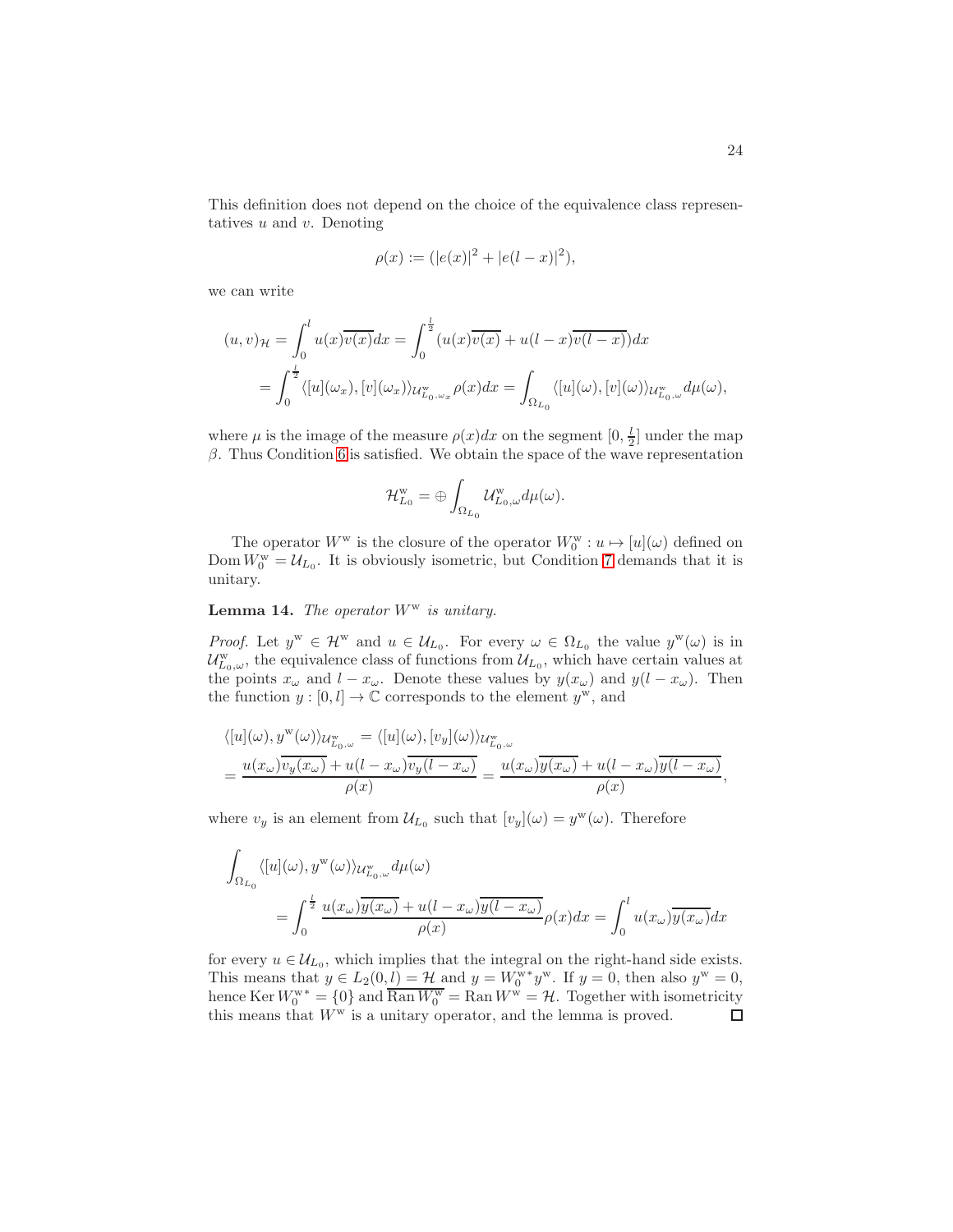# 2.6 The coordinate representation

Let  $e_1, e_2$  be a basis in Ker  $L_0^*$ . Solutions of the equation  $-u'' + qu = 0$  are smooth functions, thus  $e_1, e_2 \in \mathcal{U}_{L_0}$ .

<span id="page-24-0"></span>**Lemma 15.** For every  $\omega \in \Omega_{L_0} \setminus {\{\omega_{\frac{1}{2}}\}}$  the vectors  $[e_1](\omega)$  and  $[e_2](\omega)$  form a basis in  $\mathcal{U}^{\rm w}_{L_0,\omega}.$ 

*Proof.* Linear dependence of  $[e_1](\omega)$  and  $[e_2](\omega)$  would mean proportionality of the vectors  $\begin{pmatrix} e_1(x_\omega) \\ e_2(x_\omega) \end{pmatrix}$ ) and  $\left(\begin{array}{c} e_2(x_\omega) \\ 0 \end{array}\right)$  $\int$  in  $\mathbb{C}^2$ , which would mean existence  $e_1(l - x_\omega)$  $e_2(l - x_\omega)$ of a solution of  $-u'' + qu = 0$  with zeros at the points  $x_{\omega}$  and  $l - x_{\omega}$ . By Lemma [13](#page-21-1) this is impossible. □

It follows that Condition [8](#page-9-3) is satisfied with  $\Omega_{L_0}^0 = \Omega_{L_0} \setminus {\omega_{\frac{l}{2}}}$ . Using the elements  $e_1, e_2$ , we define the coefficients

$$
\hat{u}(x_{\omega}) = \begin{pmatrix} \langle u, e_1 \rangle_{\omega} \\ \langle u, e_2 \rangle_{\omega} \end{pmatrix}.
$$

in the spaces  $\mathcal{U}_{L_0,\omega}^{\text{w}}$ . These coefficients are not the coordinates of the element  $[u](\omega)$  in the decomposition over the basis  $[e_1](\omega)$ ,  $[e_2](\omega)$ , such coordinates are given by the components of the vector  $G^{-1}(\omega)\hat{u}(x_{\omega})$ , where

$$
G(\omega) = \begin{pmatrix} \langle e_1, e_1 \rangle_{\omega} & \langle e_2, e_1 \rangle_{\omega} \\ \langle e_1, e_2 \rangle_{\omega} & \langle e_2, e_2 \rangle_{\omega} \end{pmatrix}
$$

is the Gram matrix. The coefficients  $\hat{u}(x) \in \mathbb{C}^2$  are available to the "outer observer", the linear map  $[u](\omega) \mapsto \hat{u}(x_{\omega})$  is bijective from  $\mathcal{U}_{L_0,\omega}^{\mathbf{w}}$  to  $\mathbb{C}^2$ . In the space  $\mathbb{C}^2$  we have to define an inner product corresponding to  $\langle [u](\omega), [v](\omega) \rangle_{\mathcal{U}_{L_0,\omega}^w}$  in  $\mathcal{U}^{\rm w}_{L_0,\omega}.$ 

**Lemma 16.** For every  $u, v \in \mathcal{U}_{L_0,\omega}^{\mathbf{w}}$  and  $\omega \in \Omega_{L_0}$ 

$$
\langle [u](\omega), [v](\omega) \rangle_{\mathcal{U}_{L_0,\omega}^w} = (G^{-1}(\omega)\hat{u}(x_\omega), \hat{v}(x_\omega))_{\mathbb{C}^2}.
$$

*Proof.* By Lemma [15,](#page-24-0) the Gram matrix  $G(\omega_x)$  is non-degenerate for  $x \in [0, \frac{l}{2})$ . Computation gives:

$$
\langle [u](\omega), [v](\omega) \rangle_{\mathcal{U}_{L_0,\omega}^w} = \frac{u(x_\omega)\overline{v(x_\omega)} + u(l - x_\omega)\overline{v(l - x_\omega)}}{\rho(x_\omega)},
$$
  

$$
\hat{u}(x_\omega) = \frac{1}{\rho(x_\omega)} \left( \frac{u(x_\omega)\overline{e_1(x_\omega)} + u(l - x_\omega)\overline{e_1(l - x_\omega)}}{u(l - x_\omega)\overline{e_2(l - x_\omega)}} \right) = T(x_\omega) \left( \frac{u(x_\omega)}{u(l - x_\omega)} \right),
$$

where

<span id="page-24-1"></span>
$$
T(x) := \frac{1}{\rho(x)} \left( \frac{\overline{e_1(x)}}{e_2(x)} \frac{\overline{e_1(l-x)}}{e_2(l-x)} \right).
$$
 (2.23)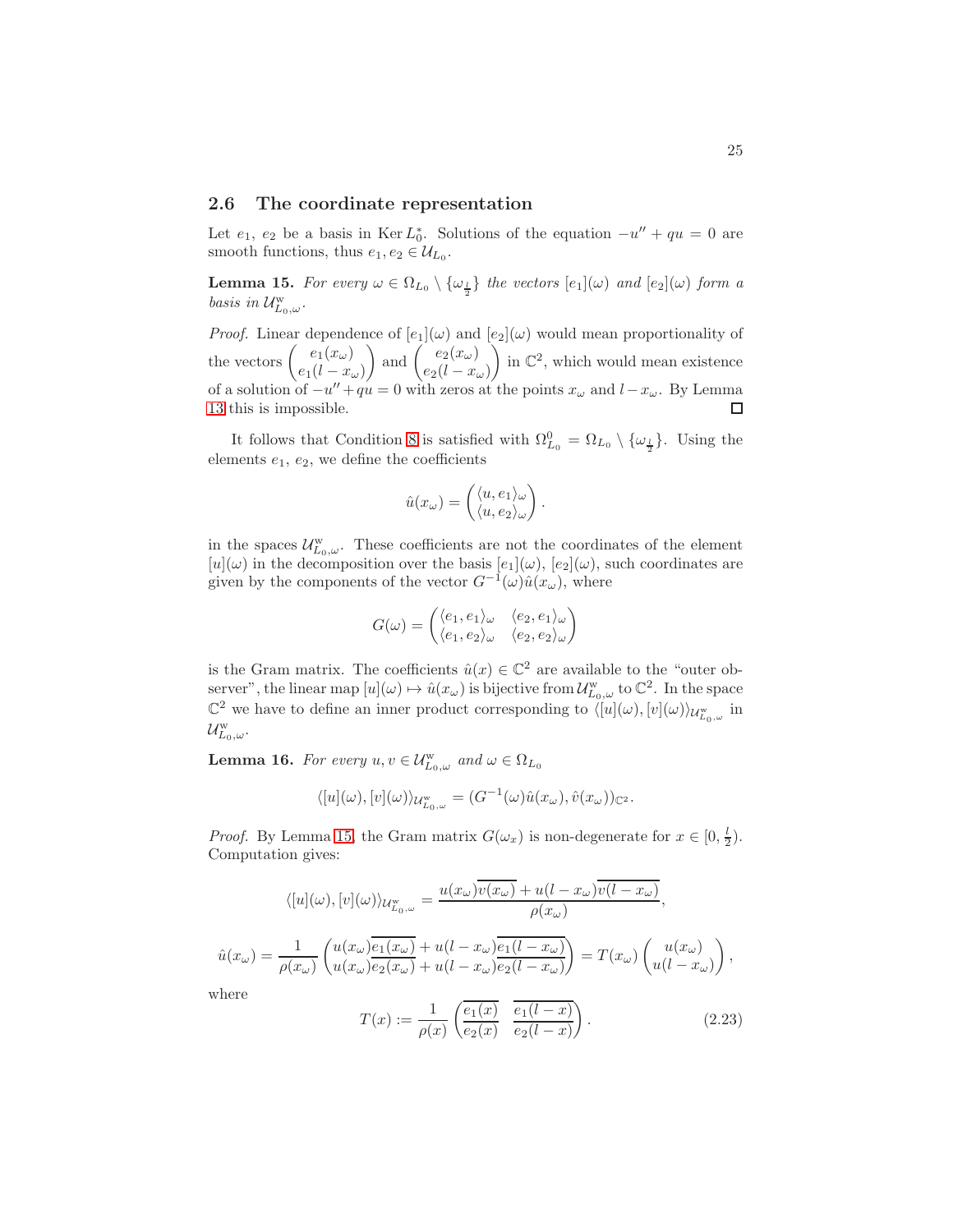Furthermore,

$$
(G^{-1}(\omega_x)\hat{u}(x), \hat{v}(x))_{\mathbb{C}^2}
$$
  
=  $\left(G^{-1}(\omega_x)T(x)\begin{pmatrix}u(x_{\omega})\\u(l-x_{\omega})\end{pmatrix}, T(x)\begin{pmatrix}v(x_{\omega})\\v(l-x_{\omega})\end{pmatrix}\right)_{\mathbb{C}^2}$   
=  $\left(T^*(x)G^{-1}(\omega_x)T(x)\begin{pmatrix}u(x_{\omega})\\u(l-x_{\omega})\end{pmatrix}, \begin{pmatrix}v(x_{\omega})\\v(l-x_{\omega})\end{pmatrix}\right)_{\mathbb{C}^2}.$ 

It is easy to see that  $G(\omega_x) = \rho(x)T(x)T^*(x)$ , so that  $T^*(x)G^{-1}(\omega_x)T(x) = \frac{I}{\rho(x)}$ and

$$
(G^{-1}(\omega)\hat{u}(x_{\omega}), \hat{v}(x_{\omega}))_{\mathbb{C}^2}
$$
  
=  $\frac{1}{\rho(x_{\omega})}\left(\begin{pmatrix}u(x_{\omega})\\u(l-x_{\omega})\end{pmatrix}, \begin{pmatrix}v(x_{\omega})\\v(l-x_{\omega})\end{pmatrix}\right)_{\mathbb{C}^2} = \langle [u](\omega), [v](\omega)\rangle_{\mathcal{U}_{L_0,\omega}^{\mathbf{w}}},$ 

and the lemma is proved.

Consider the space of the coordinate representation

$$
\mathcal{H}^c := L_2\left(\left(0, \frac{l}{2}\right), G^{-1}(\omega)\rho(x_\omega)dx_\omega, \mathbb{C}^2\right).
$$

The operator  $W_0^c: u \mapsto \hat{u}$ , from  $\mathcal{H}$  to  $\mathcal{H}^c$ , defined on Dom  $W_0^c = \mathcal{U}_{L_0}$ , after closure becomes an isometric operator  $W^c = \overline{W_0^c}$  defined on the whole space  $\mathcal{H}$ .

**Lemma 17.** The operator  $W^c$  is unitary and

<span id="page-25-0"></span>
$$
(Wcu)(x\omega) = T(x\omega) \begin{pmatrix} u(x_{\omega}) \\ u(l - x_{\omega}) \end{pmatrix}.
$$
 (2.24)

for every  $u \in \mathcal{H}$ .

*Proof.* For every  $u \in \mathcal{U}_{L_0}$  and  $\hat{y} \in \mathcal{H}^c$  using the equality

$$
T^*(x_{\omega})G^{-1}(\omega)T(x_{\omega}) = \frac{I}{\rho(x_{\omega})}
$$

we get:

$$
(W_0^c u, \hat{y})_{\mathcal{H}^c} = \int_0^{\frac{1}{2}} (G^{-1}(\omega_x) \hat{u}(x), \hat{y}(x))_{\mathbb{C}^2} \rho(x) dx
$$
  
\n
$$
= \int_0^{\frac{1}{2}} \left( G^{-1}(\omega_x) T(x) \begin{pmatrix} u(x) \\ u(l-x) \end{pmatrix}, \hat{y}(x) \right)_{\mathbb{C}^2} \rho(x) dx
$$
  
\n
$$
= \int_0^{\frac{1}{2}} \left( \frac{T^{-*}(x)}{\rho(x)} \begin{pmatrix} u(x) \\ u(l-x) \end{pmatrix}, \hat{y}(x) \right)_{\mathbb{C}^2} \rho(x) dx
$$
  
\n
$$
= \int_0^{\frac{1}{2}} \left( \begin{pmatrix} u(x) \\ u(l-x) \end{pmatrix}, T^{-1}(x) \hat{y}(x) \right)_{\mathbb{C}^2} dx = \int_0^l u(x) \overline{y(x)} dx,
$$

 $\Box$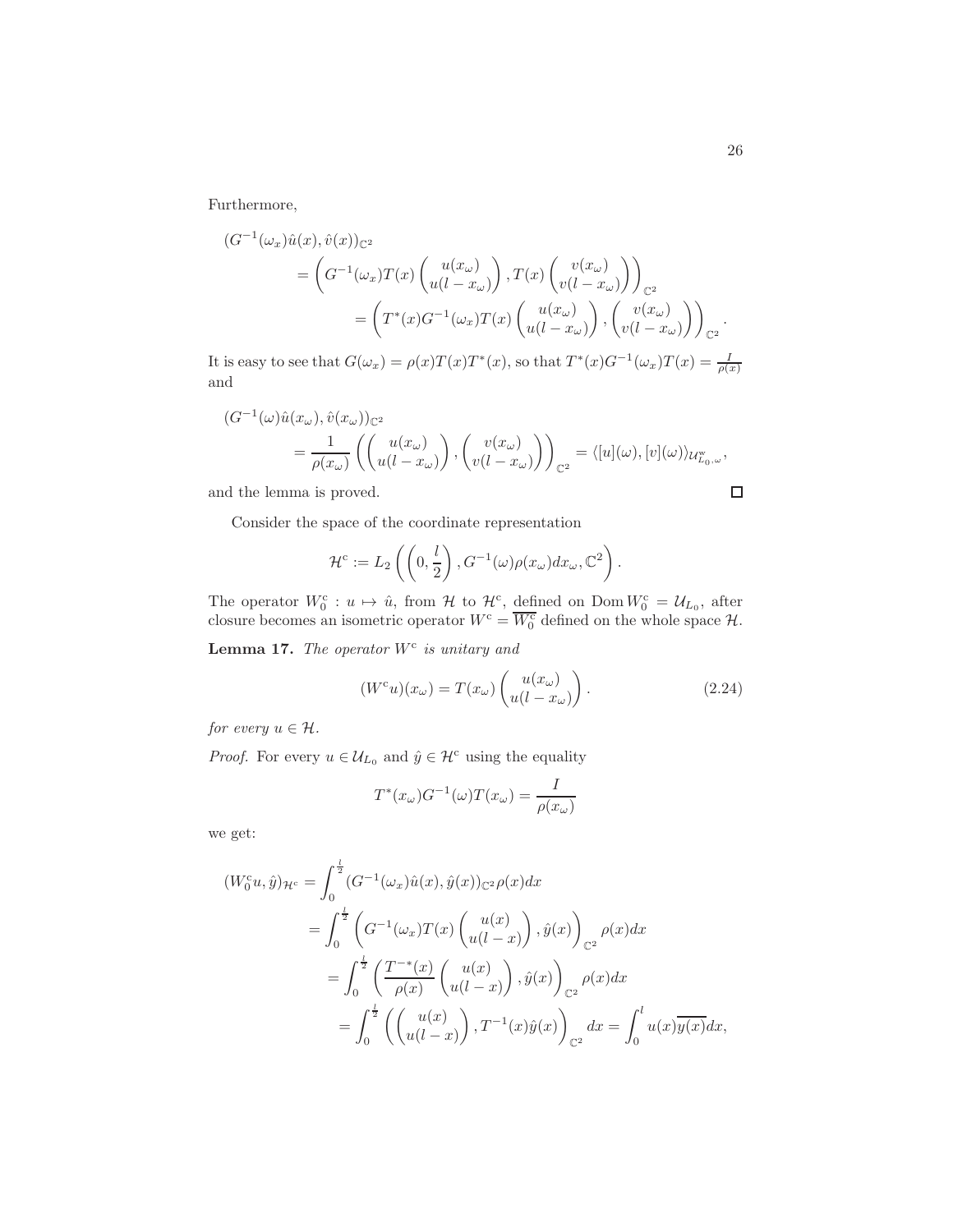where

$$
y(x) = \begin{cases} (T^{-1}(x)\hat{y}(x))_1, & x \in (0, \frac{l}{2}), \\ (T^{-1}(l-x)\hat{y}(l-x))_2, & x \in (\frac{l}{2}, l). \end{cases}
$$

Note that  $\hat{y} \in L_2((0, \frac{1}{2}), G^{-1}(\omega)\rho(x_{\omega})dx_{\omega}, \mathbb{C}^2)$  means that

$$
\int_0^{\frac{1}{2}} (G^{-1}(\omega)\hat{y}(x_{\omega}), \hat{y}(x_{\omega}))\rho(x_{\omega})dx_{\omega} = \int_0^{\frac{1}{2}} \|T^{-1}(x_{\omega})\hat{y}(x_{\omega})\|^2 dx_{\omega} = \|y\|_{L_2(0,l)}^2.
$$

Therefore  $y = W_0^{c*}\hat{y}$ . If  $y = 0$ , then  $T^{-1}\hat{y} = 0$  and hence  $\hat{y} = 0$ , so Ker  $W_0^{c*} = 0$  $\{0\}$ . This means that  $\overline{\text{Ran }W_0^c} = \mathcal{H}^c$  and the operator  $\overline{W_0^c}$  is unitary. Moreover, the operator which acts by the rule

$$
u(x) \mapsto T(x) \begin{pmatrix} u(x) \\ u(l-x) \end{pmatrix}
$$

from H to  $\mathcal{H}^c$  is isometric and coincides with  $W_0^c$  on  $\mathcal{U}_{L_0}$ . This implies that it is equal to  $\overline{W_0^c}$ . Therefore [\(2.24\)](#page-25-0) holds. The lemma is proved.  $\Box$ 

Define the operator

$$
L_0^{\rm c} = W^{\rm c} L_0 W^{\rm c*}
$$

in the space  $\mathcal{H}^c$ . Owing to unitarity of  $W^c$ ,

Graph 
$$
L_0^{c*}
$$
 = Graph  $(W^c L_0^* | u_{L_0} W^{c*})$   
\n=  $\overline{\{(W^c u^h(T), -W^c u^{h_{tt}}(T)), h \in \mathcal{M}, T \ge 0\}}$   
\n=  $\overline{\{(u^h(T), -u^{h_{tt}}(T)), h \in \mathcal{M}, T \ge 0\}}$ .

The "outer observer" can construct the graph of the operator  $L_0^{c*}$  in this form using boundary control. This operator will be a differential operator of the second order, and one will be able to recover the original  $L_0^*$  from it.

**Theorem 2.** The operator  $L_0^{c*}$  is defined on the domain

$$
\text{Dom } L_0^{c*} = \left\{ \hat{u}(x) = T(x) \begin{pmatrix} u(x) \\ u(l-x) \end{pmatrix}, u \in H^2(0, l) \right\},\
$$

where  $T(x)$  is given by the formula [\(2.23\)](#page-24-1) and acts by the rule

$$
(L_0^{c*}\hat{u})(x) = -\hat{u}''(x) + \hat{P}(x)\hat{u}'(x) + \hat{Q}(x)\hat{u}(x),
$$

where

$$
\hat{P}(x) = -2T(x)T^{-1}(x),\tag{2.25}
$$

<span id="page-26-0"></span>
$$
\hat{Q}(x) = T(x)Q(x)T^{-1}(x) - T(x)T^{-1}''(x),
$$
\n(2.26)

$$
Q(x) = \begin{pmatrix} q(x) & 0 \\ 0 & q(l-x) \end{pmatrix}.
$$

Besides that,

Dom 
$$
L_0^c = \{ \hat{u} \in \text{Dom } L_0^{c^*} : \hat{u}(0) = \hat{u}'(0) = 0 \},
$$
  
Dom  $(W^c L W^{c^*}) = \{ \hat{u} \in \text{Dom } L_0^{c^*} : \hat{u}(0) = 0 \}.$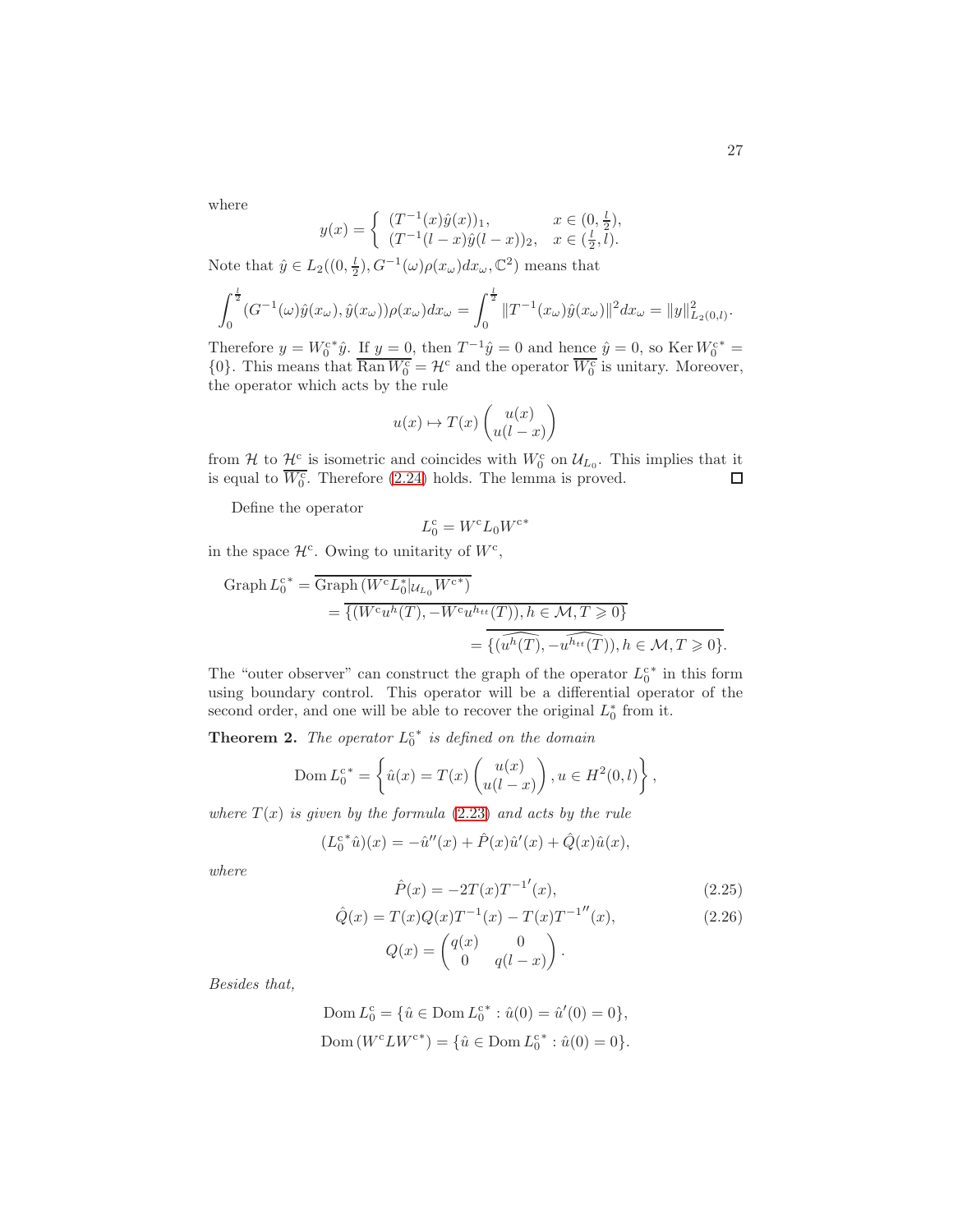*Proof.* For  $u \in \text{Dom } L_0^*$  we have:

$$
\hat{u}(x) = (W^c u)(x) = T(x) \begin{pmatrix} u(x) \\ u(l-x) \end{pmatrix},
$$

$$
(L_0^{c*}\hat{u})(x) = \widehat{L_0^*u}(x) = T(x) \begin{pmatrix} -u''(x) + q(x)u(x) \\ -u''(l-x) + q(l-x)u(l-x) \end{pmatrix}
$$
  
=  $T(x) \begin{pmatrix} -\begin{pmatrix} u(x) \\ u(l-x) \end{pmatrix}'' + Q(x) \begin{pmatrix} u(x) \\ u(l-x) \end{pmatrix} \end{pmatrix}$   
=  $T(x) (-(T^{-1}(x)\hat{u}(x))'' + Q(x)T^{-1}(x)\hat{u}(x))$   
=  $-\hat{u}''(x) + \hat{P}(x)\hat{u}'(x) + \hat{Q}(x)\hat{u}(x).$ 

Domains of the operators  $L_0^{c*}$ ,  $L_0^{c}$ , and  $W^c L W^{c*}$  can be easily found from the domains of the operators  $L_0^*$ ,  $L_0$ , and  $L$ , respectively.  $\Box$ 

**Remark 4.** The domain of the operator  $L_0^{c*}$  is contained in the linear set

$$
\left\{\hat{u}\in H^2\left(\left[0,\frac{l}{2}\right],\mathbb{C}^2\right):\hat{u}\left(\frac{l}{2}\right)=\hat{u}_0\left(\frac{e_1(\frac{l}{2})}{e_2(\frac{l}{2})}\right),\hat{u}_0\in\mathbb{C},\hat{u}'\left(\frac{l}{2}\right)=0\right\}.
$$

*Proof.* Since  $T \in C^{\infty}[0, \frac{l}{2}],$ 

$$
T(x)\begin{pmatrix}u(x)\\u(l-x)\end{pmatrix}\in H^2([0,\frac{l}{2}],\mathbb{C}^2)
$$

holds for  $u \in H^2(0, l)$ . The vector-valued function  $v(x) = \begin{pmatrix} u(x) \\ u'(x) \end{pmatrix}$  $u(l-x)$  $\overline{ }$ , besides belonging to  $H^2([0, \frac{l}{2}], \mathbb{C}^2)$ , satisfies two other conditions:  $v(\frac{l}{2}) = v_0$  $(1)$ 1  $\setminus$ and  $v'(\frac{l}{2}) = v_1$  $\begin{pmatrix} 1 \end{pmatrix}$ −1 with some  $v_0, v_1 \in \mathbb{C}$ . These conditions after multiplication by the matrix  $T(x)$  turn into conditions  $\hat{u}(\frac{l}{2}) = \hat{u}_0$  $\sqrt{\frac{e_1(\frac{1}{2})}$  $e_2(\frac{l}{2})$ ! and  $\hat{u}'(\frac{l}{2}) = 0$ , with  $\hat{u}_0 \in \mathbb{C}$ . The first follows from substitution, for the second we used symmetry

of the function  $\rho(x)$  with respect to the point  $\frac{l}{2}$ .

The matrix  $T(x)$  degenerates at the point  $\frac{l}{2}$ , hence  $T^{-1}(x) \notin C^{\infty}[0, \frac{l}{2}]$  and only inclusion, not equality, of linear sets takes place.

#### 2.7 The inverse problem

The "outer observer" can recover the potential q after construction of the wave model from the inverse data. But recovering is possible up to changing  $q(x)$ to  $q(l - x)$ , which is natural: for these potentials the data will be the same.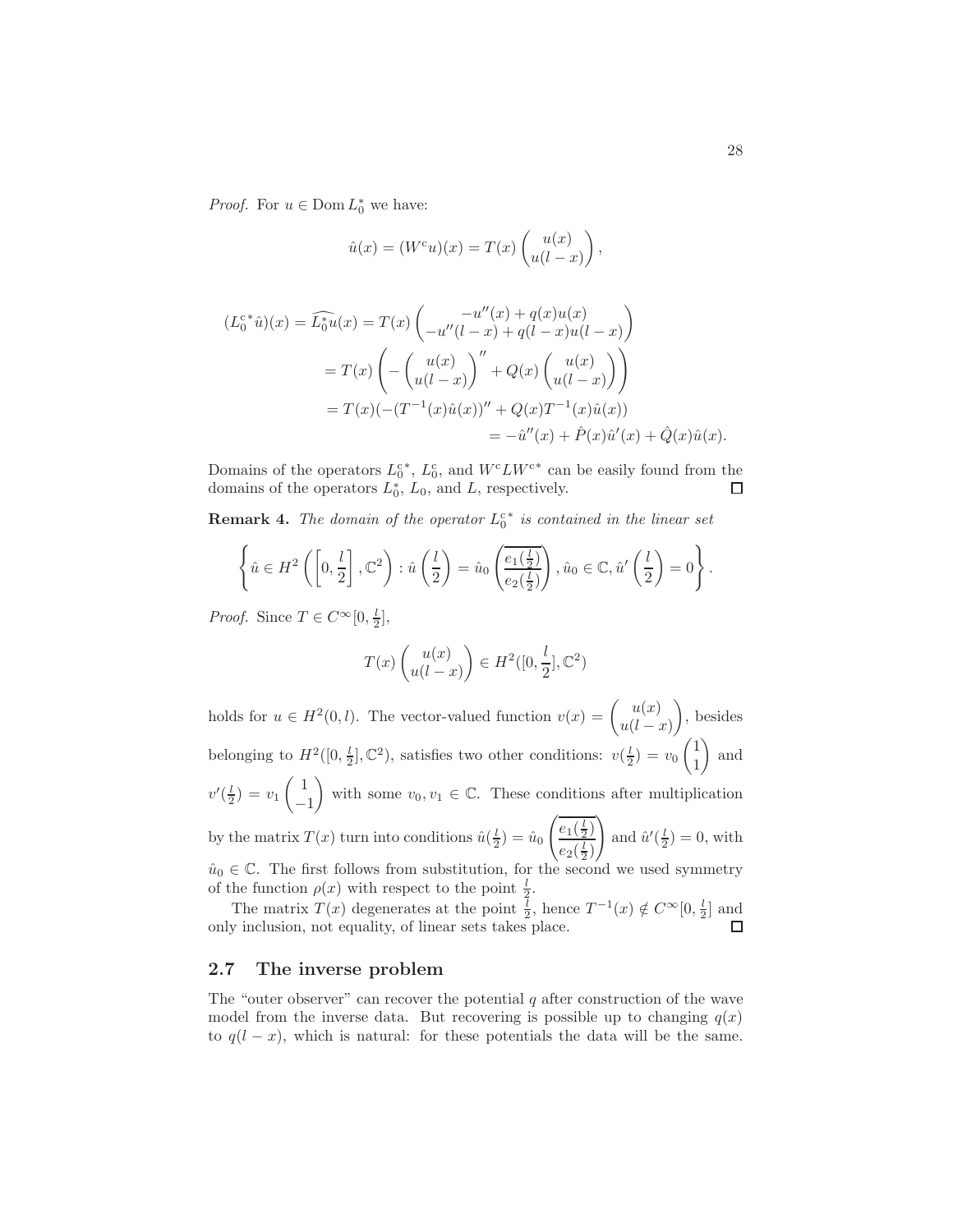The wave model appears as a second order differential operator on the interval  $(0, \frac{l}{2})$ , which acts on vector-valued functions with two components. Thus the coefficients  $\hat{P}(x)$  and  $\hat{Q}(x)$  are known. Note that the Gram matrix  $G(\omega_x)$  and the density of the measure  $\rho(x) = \lim_{t \to +0} \frac{(P_{\omega_x(t)}e, e)}{2t}$  are determined in the "wave" terms and hence are available to the "outer observer".

To find the potential it is enough to know  $\hat{P}$  and  $\hat{Q}$ . The equation  $-2TT^{-1}$  =  $\hat{P}$  is equivalent to the equation  $T^{-1'} = -\frac{1}{2}T^{-1}\hat{P}$  on the function  $T^{-1}$ . Let  $M(x)$ denote its fundamental (matrix) solution:

$$
M'(x) = -\frac{1}{2}M(x)\hat{P}(x), M(0) = I.
$$

Then  $T^{-1}(x) = T_0^{-1}M(x)$  with some constant invertible matrix  $T_0$  and  $T(x) =$  $M^{-1}(x)T_0$ . Equation [\(2.26\)](#page-26-0) reads

$$
\hat{Q} = M^{-1} T_0 Q T_0^{-1} M - M^{-1} T_0 (T_0 M)''
$$

which is equivalent to

$$
M\hat{Q}M^{-1} = T_0QT_0^{-1} - M''M^{-1},
$$

$$
Q(x) = \begin{pmatrix} q(x) & 0 \\ 0 & q(l-x) \end{pmatrix} = T_0^{-1}(M(x)\hat{Q}(x)M^{-1}(x) + M''(x)M^{-1}(x))T_0.
$$

We see that the values of the potential  $q$  at the points symmetric with respect to  $\frac{l}{2}$  can be found as the eigenvalues of the matrix

$$
M(x)\hat{Q}(x)M^{-1}(x) + M''(x)M^{-1}(x),
$$

and one can find this matrix from  $\hat{P}$  and  $\hat{Q}$ . So we see that the potential can be recovered up to reflection from the middle of the interval.

# <span id="page-28-0"></span>References

- [1] M. I. Belishev. A unitary invariant of a semi-bounded operator in reconstruction of manifolds. Journal of Operator Theory, 69(2), 299-326, 2013.
- [2] M. I. Belishev. Boundary control in reconstruction of manifolds and metrics (the BC method). Inverse Problems, 13(5), 1–45, 1997.
- [3] M. I. Belishev. On the Kac problem of the domain shape reconstruction via the Dirichlet problem spectrum. Journal of Soviet Mathematics, 55(3), 1663–1672, 1991.
- [4] M. I. Belishev. Recent progress in the boundary control method. Inverse Problems, 23(5), 1–67, 2007.